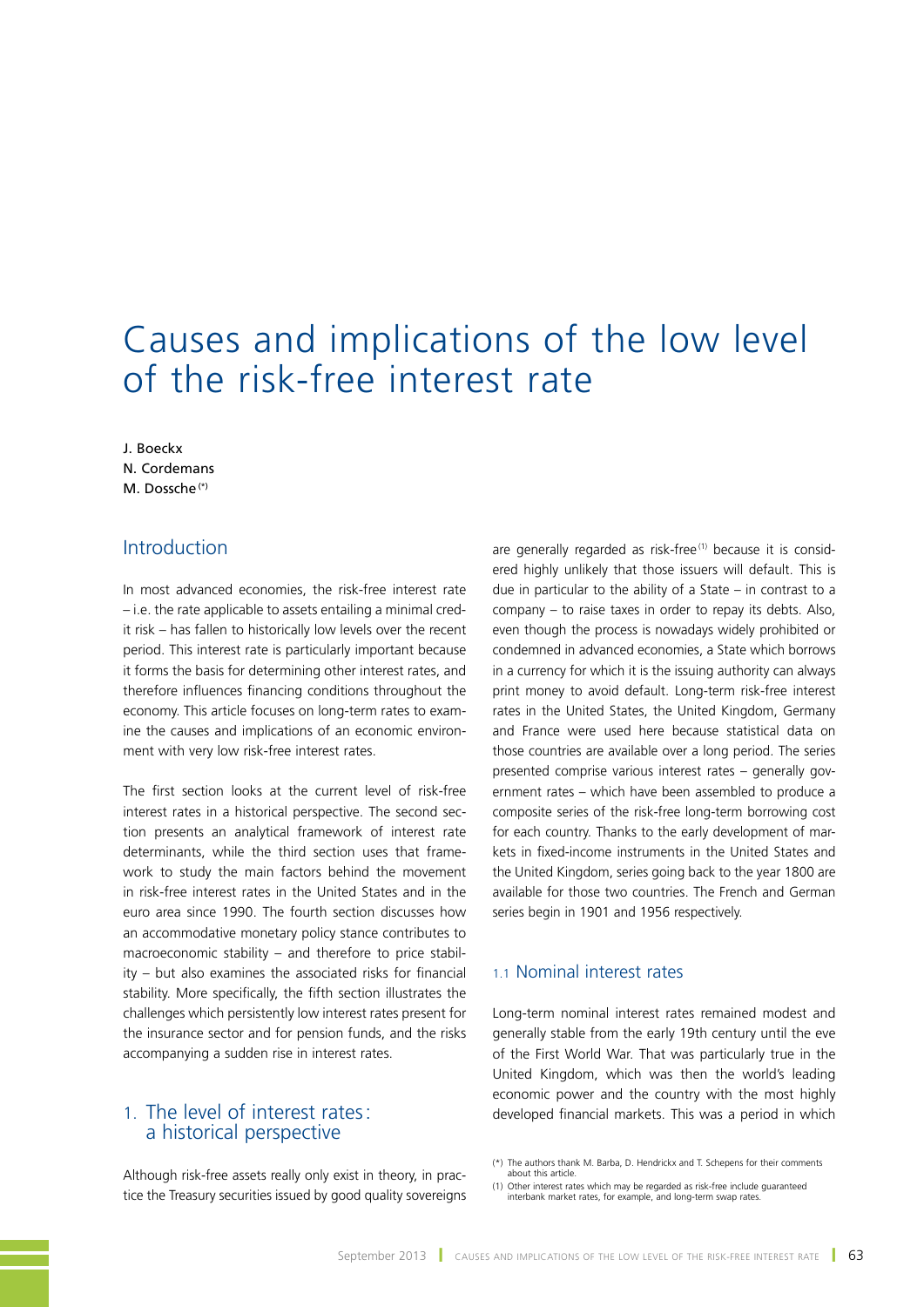metallic currency systems largely prevailed: bimetallic, based on the convertibility of paper money into gold or silver up to the end of the 19th century, and then the gold standard. These systems offered a high degree of long-term price stability, despite wide variations in the short term, due to fluctuations in the quantity of precious metal available and variations in economic activity. In that context, devoid of any price trend, nominal interest rates largely mirrored the movement in price levels. In his *Treatise on Money*, Keynes called this the "Gibson paradox" after the statistician A.H. Gibson who published various articles in the 1920s confirming the close links between price levels and interest rates (Gardes and Lévy, 1994). The paradox is viewed today as the outcome of a contradiction between the observations and prescriptions of monetary theory concerning the nature of the variables in the interest rate/price relation: the Fisher equation in fact predicts that nominal interest rates will show a positive correlation with the expected inflation rate, and not the general price level.

After a number of countries had abandoned the gold standard in the early 20th century, nominal interest rates fluctuated far more widely than in the preceding century, in parallel with sharper movements in the level of prices and inflation. Looking beyond the business cycles, it is possible to identify four main trends during the 20th century: an initial upward trend from 1900 to the 1920s, which was a relatively prosperous period with rising commodity prices, but also included the First World War which brought strong inflation; next came

**Chart 1** THE LONG‑TERM RISK‑FREE INTEREST RATE (1800-2012)

a downward trend from the 1920s to the late 1940s, a period affected by the Great Depression, deflation and the Second World War; after that came an upward trend from the late 1940s to the early 1980s, a period featuring severe supply shocks and an inflationary spiral; finally, there has been a downward trend from the early 1980s to the present day, a period of "great moderation" due in particular to the assignment to central banks of mandates geared to price stability and, more recently, the economic and financial crisis which began in 2007.

It is interesting to draw a parallel between the existing monetary system, inflation and the pattern of nominal interest rates. The bimetallic and gold standard systems featured little long-term variation in prices and stable interest rates. Conversely, the period of high inflation in the 1970s and the early 1980s brought soaring interest rates, while the adoption of a monetary policy geared to price stability lies at the root of a downward trend in interest rates over the past thirty years.

# 1.2 Real interest rates

Real interest rates, rather than nominal interest rates, are generally regarded as determining decisions on consumption, saving and investment; they are therefore more relevant, to some extent, than nominal rates. More specifically, the appropriate concept is the real *ex-ante* interest rate, namely the nominal rate minus inflation expectations. However, to calculate the real interest rate



Sources: Homer and Sylla (1991), Datastream, http://www.France-inflation.com and http://www.measuringworth.com (1) Generally a government bond rate.

(2) Difference between the nominal rate and trend inflation measured with a Hodrick-Prescott filter.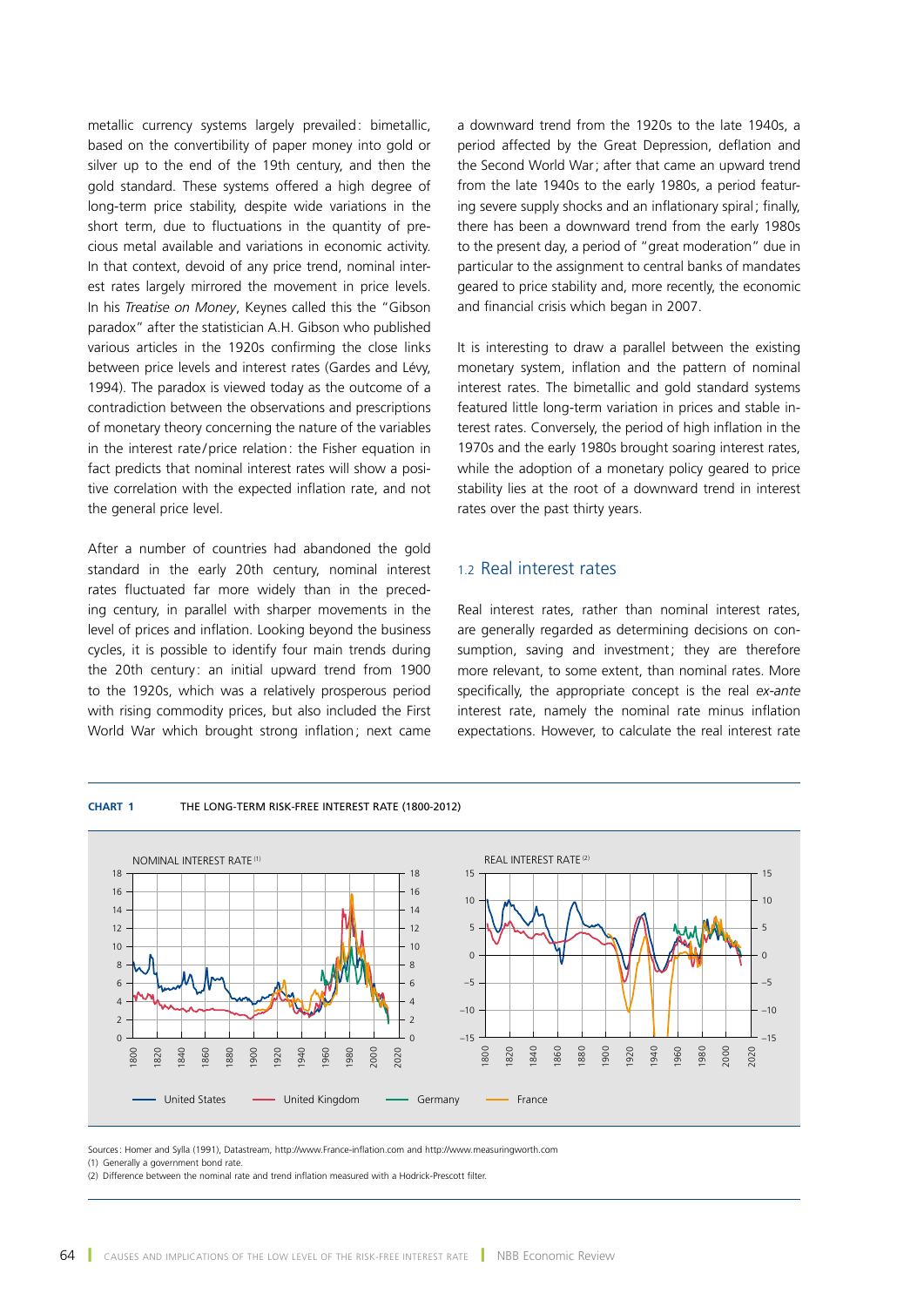in the absence of historical data on inflation expectations, we are obliged to use inflation trends estimated with the aid of a Hodrick-Prescott filter, which limits cyclical variations in inflation.

Historically, real interest rates have not necessarily followed the movement in nominal rates. The absence of very marked cycles in inflation, and the great stability of nominal interest rates, account for the relatively stable real interest rates in the 19th century. Conversely, the suspension of metallic currency systems, as during the American War of Independence between 1861 and 1865, and in the early 20th century, led to greater variations in long-term inflation and increased volatility in real interest rates. Generally speaking, periods of war brought a strong rise in inflation and clearly negative real interest rates. That was also true of the period of high inflation at the end of the 1970s. In contrast, in the early 1980s, the high level of real interest rates reflected the central banks' determination to restore price stability, and mirrored the compensation demanded by investors for the uncertainty surrounding the inflation outlook, following the high inflation in the 1970s. When central banks were given mandates specifically geared to price stability in the 1990s, and as the battle against inflation began to produce results, real interest rates generally subsided in parallel with the decline in nominal rates. In the recent period, real long-term interest rates in the advanced economies have dropped to historically low peacetime levels. The following sections examine in more detail the factors behind this phenomenon and its implications.

# 2. Analytical framework of interest rate determinants

In order to study interest rate determinants, it is useful to refer to a theoretical analytical framework. Here we shall use the model commonly devoted to the term structure of interest rates, which is based on the expectations theory and describes the relationship between interest rates of varying maturities. We shall also propose a way of considering the relationship between monetary policy and the interest rates in the economy. In the third section, we shall be able to use this information to examine the factors contributing to the current low level of interest rates in the euro area and in the United States.

interest rates, the long-term yield on a security should be equivalent to the average yield expected from a sequence of shorter-term investments, otherwise there would be scope for arbitrage by investors, a situation which could not persist. However, it is unrealistic to assume that investors have perfect knowledge of future interest rates. Thus, taking account of the presence of uncertainty, the long-term yield on a security can be regarded as the sum of the average expected yield on a sequence of shorter-term investments plus a term premium. The latter offers compensation for the uncertainty surrounding future nominal interest rates for the duration of the investment, and its associated risk of capital loss.

The term premium incorporated in nominal interest rates depends on the magnitude of risk, which concerns in particular uncertainty over future real interest rates and inflation, but is also affected by the price of risk, which depends on investors' risk aversion. Since uncertainty increases, in principle, with the residual maturity of a bond, the term premium is generally seen as having a positive correlation with that residual maturity, and this factor is regularly put forward to account for the higher average yields on long-term securities in comparison with short-term yields.

Factors which may affect the term premium and which relate to the degree of risk aversion among investors include the importance of the asset liquidity criterion or explicit demand for long-term risk-free assets. In the context of the economic and financial crisis of 2008-2009 and the sovereign debt crisis which followed, the sometimes significant widening of the spread between State-guaranteed bonds, such as those issued by public investment agencies, and bonds issued directly by the Treasury  $-$  as is the case more particularly in Germany  $$ is evidence, for example, that investors attached greater importance to the liquidity of the underlying securities $(1)$ (Ejsing, Grothe and Grothe, 2012). By considerably increasing demand for long-term risk-free assets, a number of central banks also deliberately depressed term premiums. Hence, depending on the factors in operation, those premiums may be either positive or negative. In practice there are various ways of estimating them, and it is extremely tricky to identify their exact composition.

# 2.1 The expectations theory of the term structure of interest rates

According to the expectations theory of the term structure, in the absence of uncertainty over future

<sup>(1)</sup> In periods of severe financial tension, negative yields have even been observed<br>on some short-term AAA bonds (e.g. three-month bonds), while the yields<br>on Overnight Indexed Swaps of the same maturity (which reflect exp regarding overnight rates) remained positive. That is evidence of the fact that<br>some investors who, for example, had no access to the central bank's deposit<br>facilities, tried to invest their liquidity in very safe assets a a negative yield in order to do so.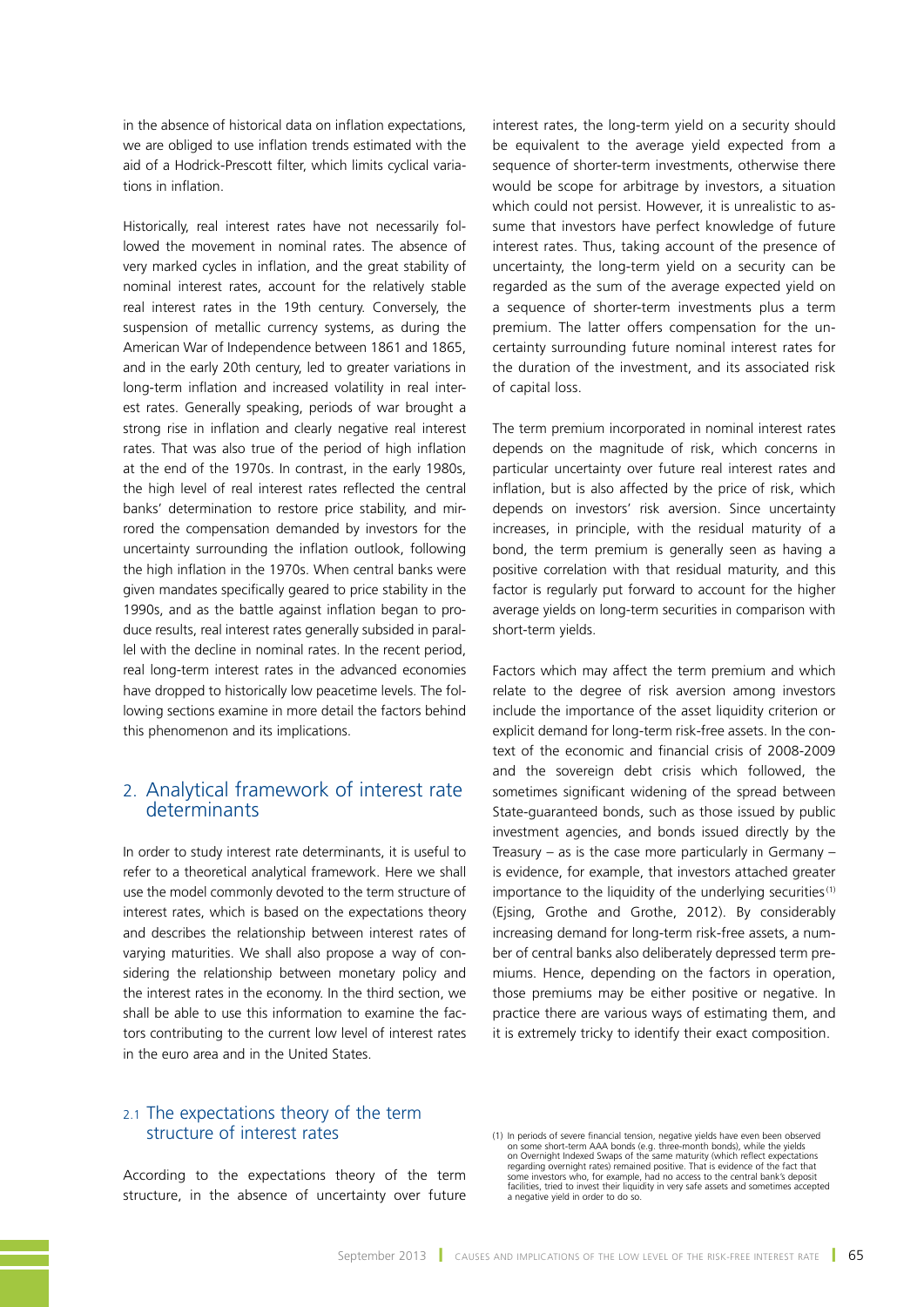#### 2.2 Monetary policy and interest rates

In principle, the central bank has direct control over very short-term money market interest rates, essentially via its key interest rates and open market operations. Through the monetary policy transmission mechanism, the central bank influences economic activity, and hence inflation, by adjusting its monetary policy stance in line with its objectives. In the literature, the central bank's decision is regularly illustrated via a monetary policy rule that links the target short-term interest rate to macroeconomic variables such as inflation and output. The best known example of such a rule is the Taylor rule (Taylor, 1993), which may take the following form:

$$
i_t = r_t^* + \pi^* + 1.5 (\pi_t^- \pi^*) + 0.5 (y_t^- y^*)
$$

where  $i_t$  is the very short-term interest rate target,  $r_t^*$  is the equilibrium real interest rate,  $\pi^*$  is the inflation target defined by the central bank,  $\pi_{\mathrm{t}}$  is actual inflation,  $\bm{\mathsf{y}}_{\mathrm{t}}$  is the actual level of output and y\* is the potential level of output. This rule shows that the appropriate very short-term interest rate for a central bank aiming at price stability corresponds to the sum of the equilibrium real interest rate and the inflation target adjusted for the difference between actual inflation and target inflation, on the one hand, and for the gap between actual and potential output on the other.

In practice, even though no central bank mechanically follows such a rule, it nevertheless appears that the rule does offer a good description of the data (at least in the period preceding the crisis, when nominal interest rates were not constrained by a zero lower bound) and various studies show that central banks do accord it some importance (see for example Ilbas *et al.* (2013) for the United States).

An essential parameter of the above equation is  $r_t^*$ , the equilibrium real interest rate, also known as the "natural" interest rate. This is not a variable that can be observed, but a concept which is hard to define, and on which there is no consensus $(1)$ . The generally accepted idea, and the one which we adopt here, sees it as the interest rate that would prevail in a context of normal production, i.e. when output corresponds to its potential level, compatible with price stability. As pointed out by Woodford (2001), and contrary to the theory put forward by Taylor (1993), the equilibrium rate is not constant over time and changes, in particular, with real factors which are, *a priori*, exogenous to monetary policy, such as the economy's productivity. Woodford (2001) stresses the need for economic policymakers to take account of the variability of this interest rate in order to meet their targets for macroeconomic

stability, and more particularly price stability. Conversely, the inflation target parameter  $\pi^*$  is subject to the direct control of the central bank. Together, the equilibrium real interest rate and the inflation target form the "equilibrium nominal interest rate".

The central bank only has direct control over very short-term interest rates. However, as the monetary policy stance only changes gradually, changes to its key rates are likewise reflected in longer-term interest rates, which incorporate expectations regarding the future monetary policy stance. By adjusting its key rates, the central bank can thus influence the incentives for households to save or consume, and the incentives for firms to invest. In so doing, it supports or restrains economic activity and ensures price stability. New-Keynesian macroeconomic models in fact show that it is not so much the real short-term interest rate as the entire future expected path of real short-term interest rates that influences aggregate demand and inflation (Clarida *et al.*, 1999).

However, the central bank's ability to influence longerterm rates via its monetary policy stance is limited. On the one hand, it diminishes with maturity, and the impact of the central bank's decisions on interest rates is thus largely concentrated on the short and medium term. Over the long-term, there is not in fact any reason to expect monetary policy to be particularly restrictive or accommodative, and, in principle, these rates must therefore reflect on average the sum of the expected equilibrium real rate and the expected inflation target. Also, since economic agents can always choose to hold coins and banknotes rather than invest their money in debt instruments, nominal interest rates – including the key rates – cannot fall (significantly) below zero. This natural floor (zero lower bound) restricts the scope for the central bank to compensate for negative output gaps and deflationary risks via the traditional interest rate instrument. At a certain point, a central bank wishing to continue to stimulate economic activity is therefore forced to turn to "unconventional" monetary policy measures. Prominent ones include forward guidance and securities purchase programmes. The former has a particular influence on expectations regarding monetary policy in the medium term, while the latter enable the central bank to exert direct downward pressure on the term premiums contained in long-term interest rates.

(1) For more details on this subject, see for example Woodford (2003) or Weber *et al.* (2008).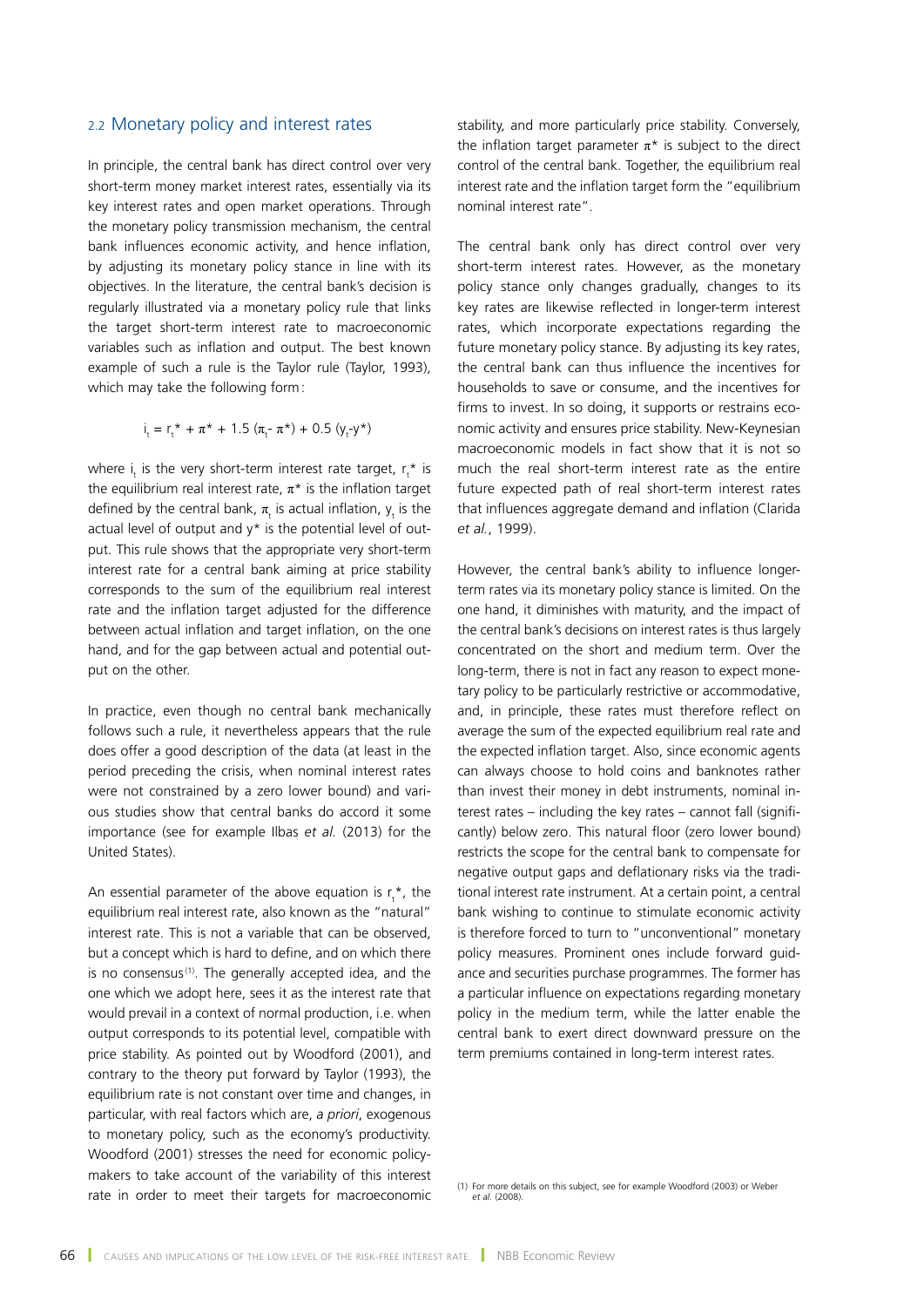# 3. Empirical analysis of the determinants of low interest rates in the euro area and in the United States

In this section, we try to identify the main factors behind the movement in long-term risk-free interest rates in the United States and in the euro area since 1990. To that end, we first break down the long-term risk-free rate – in this case the ten-year interest rate  $-$  into a short-term component and a long-term component. Next, by combining these interest rate data with estimates of the equilibrium nominal interest rate for the United States and the euro area we can shed light on various factors accounting for interest rates. It should be noted that, for the pre-1999 period, developments in the euro area are illustrated on the basis of German data. For the interest rates, we use US Treasury yields and, from 1999 onwards, for the euro area, the average yields of the five main euro area countries with an AAA rating as at 30 June 2013<sup>(1)</sup> (Germany, Austria, Finland, France and the Netherlands). That choice enables us not only to exclude the credit risk affecting the yield on certain government bonds in the euro area, but also to limit the influence of the negative liquidity premiums on sovereign instruments of countries such as Germany.

1) On 12 July 2013, France lost its AAA rating after the rating agency Fitch<br>downgraded it to AA+. However, the main analysis here concerns data which<br>do not go beyond June 2013. Luxembourg was not included owing to a lack data.

# 3.1 Breakdown of the ten-year interest rate

The nominal ten-year rate can be broken down into two components: a short-term component – the five-year interest rate – and a long-term component – the implied five-year forward rate five years ahead. The latter corresponds to the yield currently expected on a five-year investment made in five years' time.

Despite cyclical movements, the ten-year interest rate and each of its components tended to decline during the 1990s, both in the euro area and in the United States. The implied five-year forward rate five years ahead then remained relatively stable between 2000 and 2011, while the five-year interest rate was more volatile over the same period. During the recent crisis, the dip in the ten-year rate seems essentially to reflect a contraction in its short-term component, which is not surprising in the context of a marked easing of the monetary policy stance. However, since mid-2011, the implied five-year forward rate five years ahead has also fallen fairly sharply, whereas it had previously remained quite close to the average recorded during the pre-crisis decade.

On the basis of the analytical framework outlined above, we can break down the five-year interest rate and the implied five-year forward rate five years ahead to identify their various determinants. For that purpose we compare the nominal rates with the estimates and expectations concerning the equilibrium real rate and



**Chart 2** TEN‑YEAR INTEREST RATE, FIVE‑YEAR RATE AND IMPLIED FIVE‑YEAR FORWARD RATE FIVE YEARS AHEAD

Sources: Thomson Reuters Datastream, NBB.

(1) German Bund yield before 1999. Average of the five main euro area countries with an AAA rating as at 30 June 2013 (Austria, Finland, France, Germany and the Netherlands) afterwards.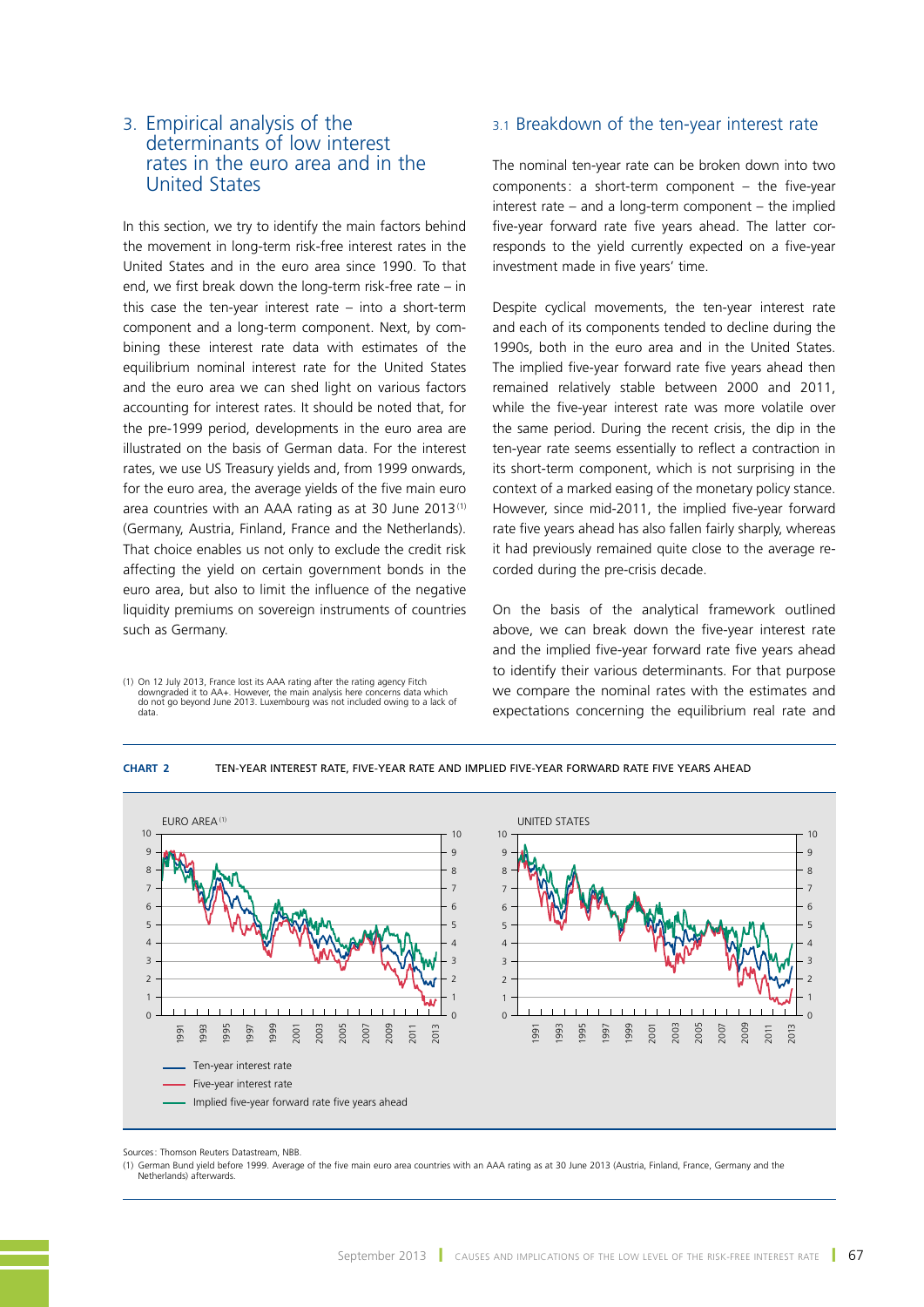

#### **Chart 3** SCHEMATIC BREAKDOWN OF THE TEN‑YEAR NOMINAL INTEREST RATE

the inflation targets. If we subtract from each of those nominal interest rates the corresponding equilibrium nominal rate, we obtain a residual figure which incorporates all the other factors that help to determine the interest rate.

In regard to the five-year rate, the equilibrium nominal interest rate can be approximated by the sum of the estimated potential real growth of the economy – its real component – and the central bank's inflation target – its inflation component. The residual resulting from the difference between the five-year nominal rate and the equilibrium nominal rate reflects expectations regarding the monetary policy stance over the coming five years plus a term premium. While expectations concerning the monetary policy stance depend on the current and expected macroeconomic outlook, and on the way in which the central bank should respond to these developments, the term premium depends on the uncertainty surrounding expectations regarding future interest rates, and specific factors such as investors' degree of risk aversion and the liquidity of the underlying asset.

The implied five-year forward rate five years ahead is, in principle, largely unaffected by cyclical movements in short-term rates and the monetary policy stance. The latter is in fact neutral, in principle, over a long horizon, and there is therefore no reason to expect it to be particularly accommodative or restrictive for the five-year period starting in five years' time<sup>(1)</sup>. The expected equilibrium nominal rate for that period can therefore be treated as the future short-term rate implying that the residual resulting from the difference between the implied five-year forward rate

five years ahead and the equilibrium nominal rate for that period can be interpreted as the term premium.

To provide an empirical illustration of this breakdown (summarised in chart 3), we combine the nominal interest rates with the estimated equilibrium nominal rates for the United States and the euro area. The estimated potential real growth rates come from the OECD's Economic Outlook published in June 2013, while the inflation targets are the official or informal targets adopted by central banks(2). There is no estimate of real potential growth for the five-year period starting in five years' time, but it can be reasonably approximated by means of long-term real GDP growth expectations such as those derived from the twice-yearly Consensus Economics surveys, which specifically relate to a five-year period starting in five years' time. Similarly, the inflation target expected in the long term can be estimated via long-term inflation expectations, likewise taken from the twice-yearly Consensus Economics surveys.

<sup>(1)</sup> On this subject, it is interesting to note the long-term projections produced every three months by the members of the FOMC, the Federal Reserve's<br>decision-making body. According to the FOMC, these can be interpreted as the<br>rates of GDP growth, inflation and unemployment expected for a horizon of more than five or six years, in the absence of shocks and given an appropriate monetary policy.

<sup>(2)</sup> In 1984, the Bundesbank considered that the norm for the rise in price levels should be 2% up to 1997, the year in which it changed its norm to a range of 1.5-2% (Mishkin, 2001). In 1998, the ECB Governing Council defined price stability as a "year-on-year increase in the Harmonised Index of Consumer Prices<br>(HICP) for the euro area of below 2 %", stipulating that "price stability must<br>be maintained in the medium term". In May 2003, it confirmed t but the inflation figures suggest an implied target of 2 % during the preceding<br>20 years (Rosengren, 2013). Taking account of this information, and for simplicity,<br>for the purposes of this article we shall take the inflati euro area and the United States since 1990.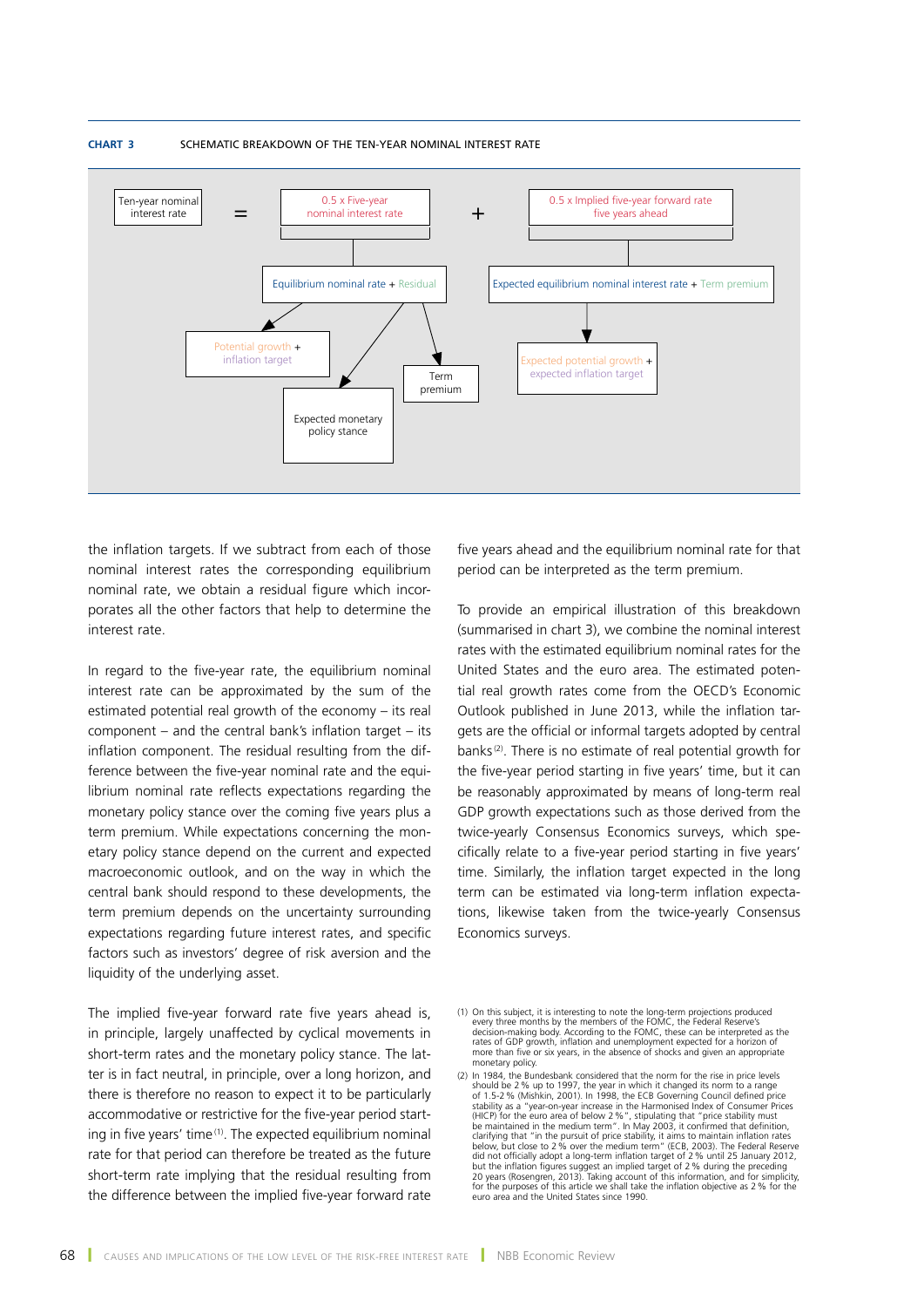#### 3.2 Five-year interest rate

In the beginning of the crisis, the equilibrium nominal rate dropped in both the euro area and the United States. However, that decline is part of a fundamental trend dating back to the early 2000s. It reflects the weakening of the potential growth rate, which had risen in the second half of the 1990s, while the inflation targets remained unchanged. The trend fall in the equilibrium real interest rate indicates that, even if central banks maintained a monetary policy stance which was neutral, i.e. neither accommodative nor restrictive, the current short-term interest rate would be lower than in the early 2000s. It also means that, to a greater extent than before, central banks need to reduce the key interest rates in order to stimulate economic activity.

In accordance with the Taylor rule prescriptions for the determination of the interest rate target, the five-year interest rate hovers around the equilibrium nominal rate, reflecting the more or less accommodative monetary policy stance and expectations on how it will change during successive macroeconomic cycles. Because the deviations from the equilibrium rate diminish with the maturity, they will be more marked in the case of a shorter-term rate since the five-year rate already partly takes account of the prospect of a return to equilibrium interest rates. The high

level of short-term interest rates compared to the neutral rate in the early 1990s reflects the deliberately restrictive nature of the monetary policy stance, aimed at ensuring price stability after the years of high inflation and, in Germany, intended at eliminating the inflationary pressure resulting from the reunification. It also reflects the continuing high level of risk premiums demanded by investors to protect themselves against inflation, while central bank credibility was still not fully established.

Since 2007, the five-year rate has fallen by a total of almost 400 basis points in the United States and in the euro area, in the wake of the key interest rate cuts by the Federal Reserve and the ECB. The interest rate reduction took place mainly in two stages, the first extending from 2007-2008 to mid-2010, and the second from mid-2011 to the recent period. The decline in five-year interest rates is essentially due to a downward revision in expectations regarding the monetary policy stance over the horizon in question ; those expectations are affected by such factors as the outlook for economic activity and inflation, but are also influenced by certain monetary policy measures such as forward guidance. Thus, during the crisis, the Federal Reserve regularly announced its longer-term monetary policy stance, while the ECB Governing Council issued statements declaring that the monetary policy stance would remain accommodative



#### **Chart 4** FIVE‑YEAR NOMINAL RATE

Sources: ECB, Federal Reserve, Mishkin (2001), OECD, Rosengren (2013), Thomson Reuters Datastream.

(1) Pre-1999 data for Germany. The interest rate data from 1999 onwards correspond to the average of the five main euro area countries with an AAA rating as at 30 June 2013. (2) Average over six months for June and December. Latest data: June 2013.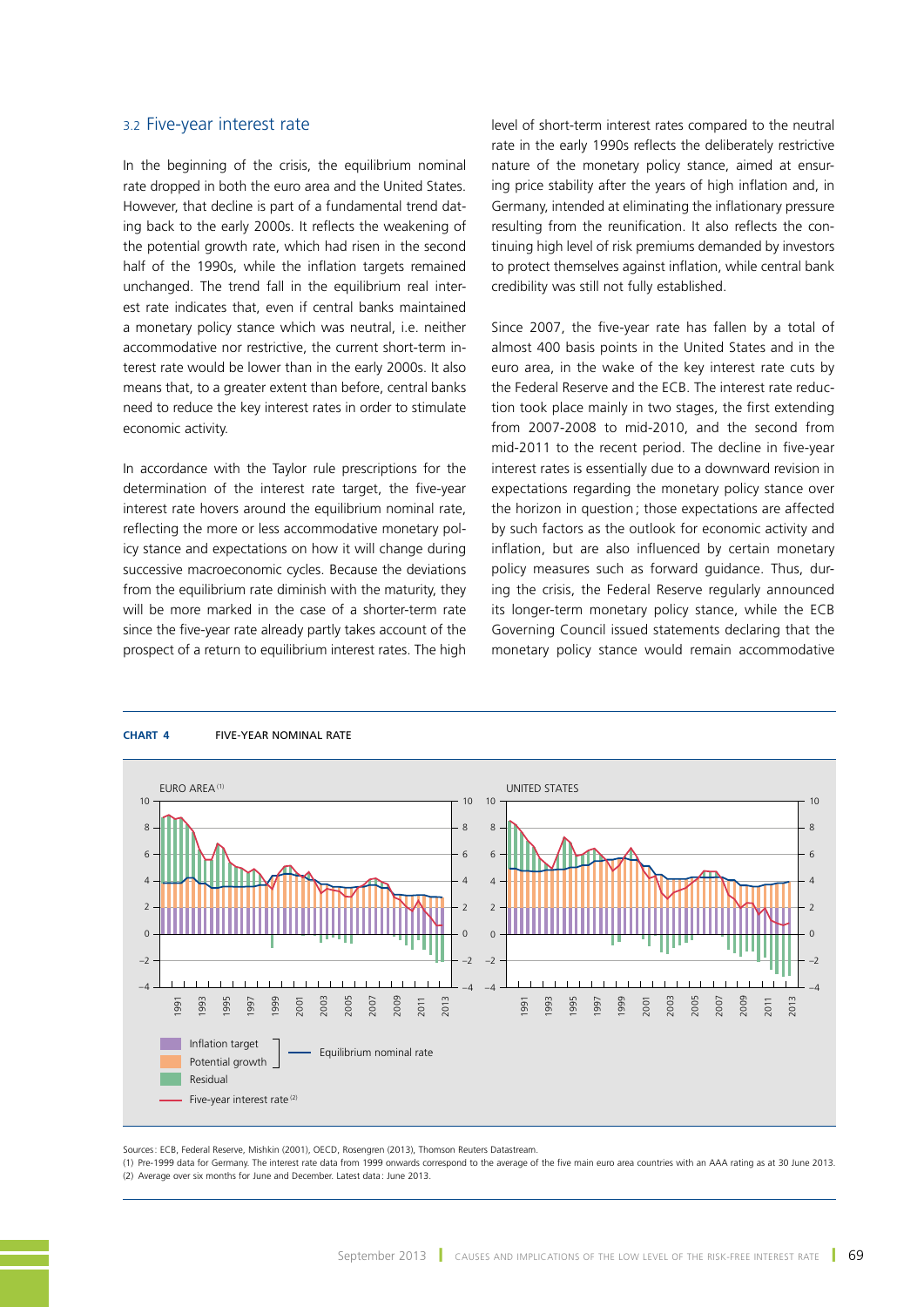for "as long as necessary". In July 2013, it also offered more explicit information on its future policy stance (see box 2). Other factors which probably lowered the five-year rates, and more specifically the term premiums which they incorporate, include the rise in demand for risk-free assets, as is also the case for the implied five-year forward rate five years ahead.

# 3.3 Implied five-year forward rate five years ahead

After having fallen in the 1990s in the wake of the downward revision of long-term inflation expectations, the expected equilibrium nominal rate continued to decline in the 2000s and during the crisis, in parallel with the downward revision of the long-term growth forecasts. Although expectations remained higher in the United States, the trend was largely similar for each of the economic blocs. Long-term inflation expectations remained moderate and stable overall from the year 2000 onwards, essentially reflecting the central banks' price stability mandates and the associated credibility. The firm anchoring of inflation expectations was also a key factor enabling the central banks to influence real interest rates in order to stimulate economic activity and attenuate the deflationary pressure at the height of the crisis.

The term premium included in the implied five-year forward rate five years ahead, which we estimate here on the basis of the residual resulting from the difference between the actual nominal rate and the equilibrium nominal rate<sup>(1)</sup>, followed a definite downward trend during the 1990s, dragging the nominal rate down with it. In contrast, during the pre-crisis period the implied five-year forward rate five years ahead remained relatively stable, close to the expected equilibrium nominal rate. However, it is worth noting that around the year 2005 the gap between these two rates was negative in the United States: in other words, the term premium was negative. The decline in the long-term rate despite a rise in the short-term rate over the preceding months had prompted the former Chairman of the Federal Reserve, Alan Greenspan, to talk about a "conundrum" $(2)$ . In the euro area too, the long-term rate was particularly low during that period.

(2) Greenspan (2005).



#### **Chart 5** IMPLIED FIVE‑YEAR FORWARD RATE FIVE YEARS AHEAD

Sources: Thomson Reuters Datastream, Consensus Economics.

(1) Pre-1999 data for Germany. The interest rate data from 1999 onwards correspond to the average for the five main euro area countries with an AAA rating as at<br>30 June 2013. Between 1999 and 2003, expectations concerning Germany, Italy, the Netherlands and Spain.

(2) Six-month average for April and October. Latest data: April 2013.

<sup>(1)</sup> We adopt an intuitive, yet robust, method of estimating term premiums. Macroeconomic models can be used to infer these premiums, but they are generally complicate to handle, especially when interest rates are close to their zero lower bound, implying non-linearities (see Christensen and Rudebusch, 2013, or Kim and Singleton, 2012).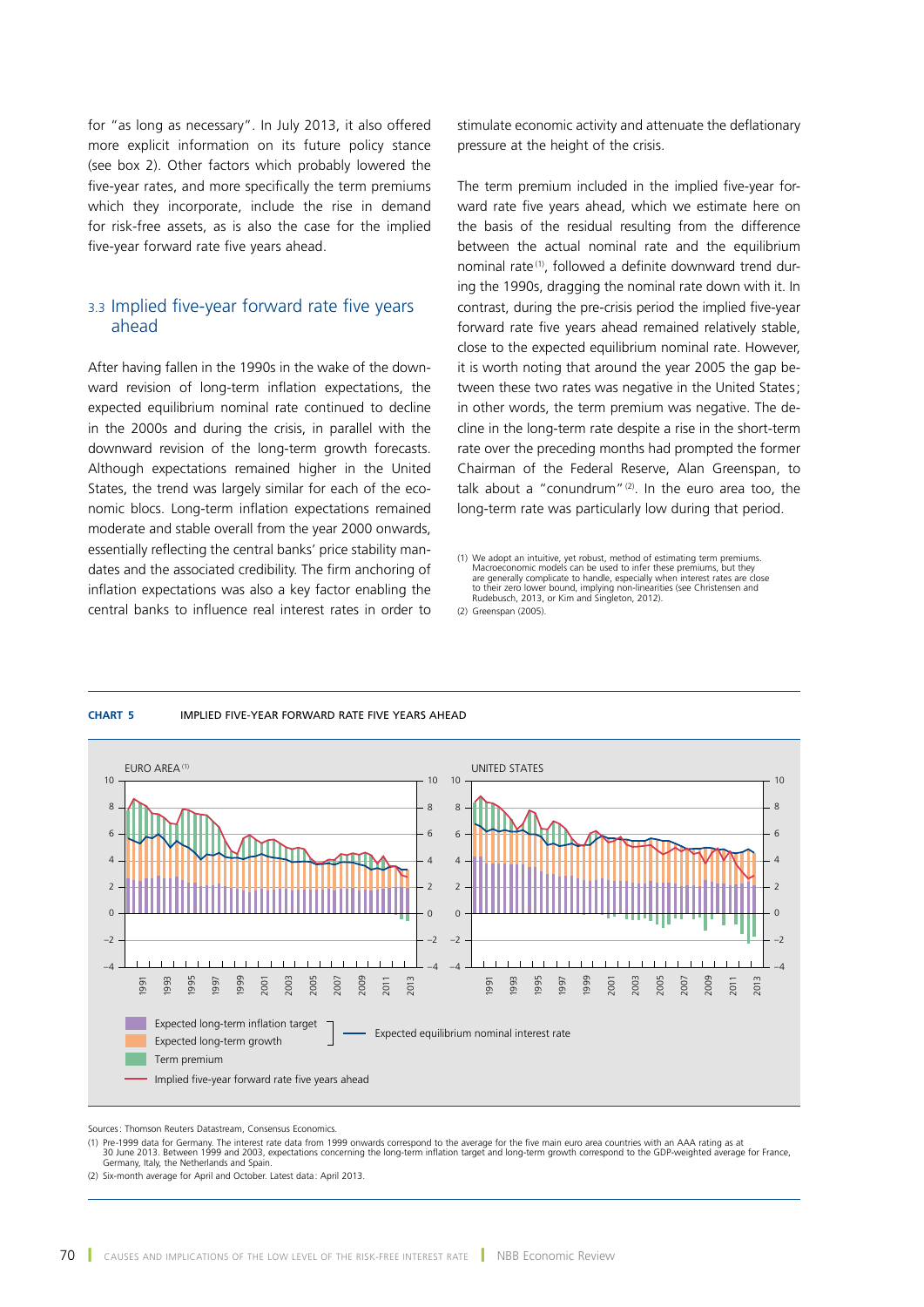Unlike the five-year rate, the implied five-year forward rate five years ahead varied little in the beginning of the crisis, and did not really start to fall until around mid-2011, in the wake of clear concern about the revival of activity worldwide. Since then, it has fallen sharply, dropping to a historic low in both the United States and the euro area during the recent period. Despite a lowering of long-term growth expectations, most of the decline in the implied five-year forward rate five years ahead since 2011 reflects a reduction in the term premium, particularly marked in the United States.

# 3.4 Factors behind the decline in term premiums

The factors influencing the term premiums incorporated in long-term rates are many and varied. To identify them more clearly, it is helpful to distinguish between more structural factors relating to trends which transcend the economic cycles, and more cyclical factors due essentially to the more recent context of the crisis.

Regarding structural factors, we might mention the aforesaid great moderation and the global savings glut. The great moderation refers to a period of great macroeconomic stability extending from the late 1980s to 2006, with declining inflation, positive and relatively stable economic growth, and the belief that economic cycles were more under control. It is generally attributed to structural changes in the economy, the adoption of better macroeconomic policies, and "good luck" in the form of less severe shocks. On the monetary policy front, the assignment to central banks of mandates geared to price stability, and the increased transparency and credibility of central banks, helped to stabilise inflation at a low level, to anchor inflation expectations and thus to reduce inflation premiums during the 1990s. In general, the increased macroeconomic stability attenuated the uncertainty over future movements in short-term interest rates, therefore reducing the term premiums. The global savings glut originated from the Asia crisis of 1997-1998, and to a lesser extent from the rise in oil prices (Bernanke, 2005). It is due to the persistent current account surpluses and the accumulation of large foreign exchange reserves in many emerging countries – particularly in Asia – and among oil exporters endeavouring, among other things, to reduce the risks associated with a possible capital flight, prevent any appreciation of their currency and invest their assets in a secure place. It is probably also connected with the changing age structure of the global population, with a rise in the population of working age in some of those countries, leading to a higher propensity to save. The accumulation of savings and foreign exchange reserves boosted global demand for risk-free assets, primarily

long-term government bonds issued by advanced economies and, more specifically, US Treasury securities. Population ageing in the advanced economies since the 2000s could likewise have boosted demand for savings, especially risk-free long-term assets. The strengthening of demand for risk-free assets naturally triggered a fall in the premiums incorporated in the yields.

As regards the cyclical factors behind the fall in term premiums, we might first mention certain unconventional monetary policy measures. The securities purchase programmes implemented by various central banks in order to exert direct downward pressure on long-term interest rates and further ease financing conditions in the economy played a very particular role here. These purchase programmes were adopted after short-term interest rates had dropped to their lower bound and it was therefore no longer possible to stimulate activity by using traditional monetary policy instruments. In this connection, it is worth noting the very sharp fall in term premiums in the United States compared to the euro area. That bears witness to the proactive approach of the Federal Reserve in purchasing long-term securities to drive down interest rates (see box 1), while the Eurosystem confined itself to purchasing securities in order to safeguard the transmission of its monetary policy. Its purchases under the Securities Markets Programme (SMP) were confined to the bonds of countries at the heart of the sovereign debt crisis, and bore no comparison with the quantitative easing programmes conducted by the world's other leading central banks. The programme of Outright Monetary Transactions (OMT), adopted by the Eurosystem in the summer of 2012 to replace the SMP but not so far activated, provides for the possibility of purchasing public debt securities on the secondary market, but again solely for the purpose of preserving the transmission of monetary policy in the euro area. The "forward guidance" offered by central banks on the future conduct of their monetary policy probably also affected term premiums by reducing the uncertainty over future interest rates and encouraging investors to invest at longer maturities<sup>(1)</sup>. In addition, the non-standard monetary policy measures likely had some global repercussions as a result of arbitrage by investors seeking to maximise returns for a given amount of risk. The measures taken by the world's leading central banks therefore had an impact well beyond their own borders (IMF, 2013c).

Another factor which could explain the fall in term premiums is the greater risk aversion among certain investors in the context of the crisis. This led to a flight into safe havens such as US Treasury securities and the German

<sup>(1)</sup> See for example Hanson and Stein (2012), who identify an effect of the US monetary policy stance on the term premium.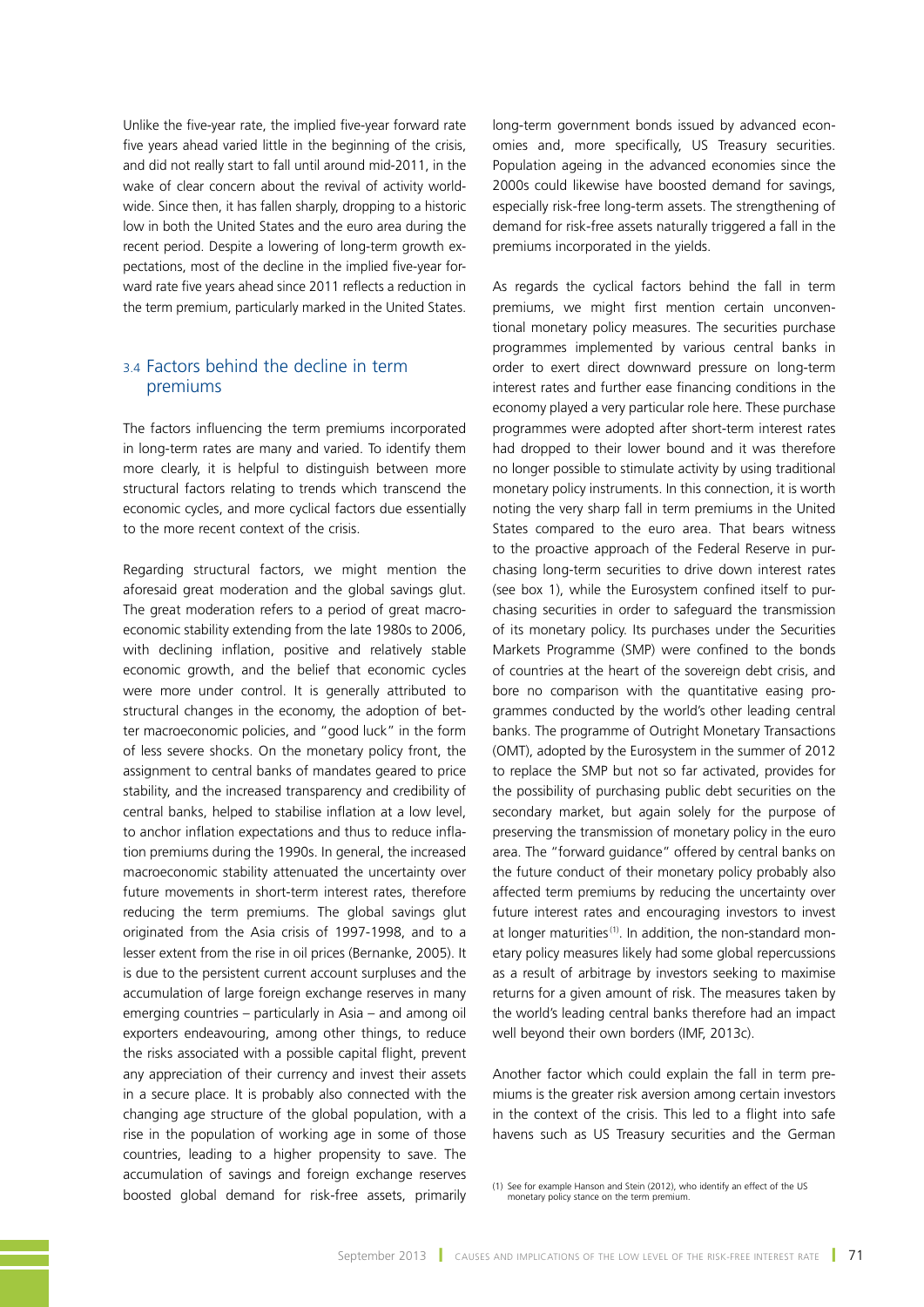Bund. The increased demand for these assets regarded as risk-free and highly liquid, in an environment where the supply was tending to contract following rating downgrades<sup>(1)</sup>, naturally depressed interest rates. Finally, one last factor which may have influenced demand for risk-free assets and therefore compressed the premiums incorporated in the rates is the stricter financial regulation, encouraging financial institutions to hold more high-quality securities (Turner, 2011).

(1) According to the IMF, the deterioration in the fiscal situation in advanced economies – by implying rating downgrades – could lead to a substantial fall in the supply of risk-free assets in future years (IMF, 2012).

# Box 1 – The Federal Reserve's large-scale securities purchase programmes since 2008

After the very short-term money market target rate had fallen to a low of between 0 and 0.25% in the autumn of 2008, the Federal Reserve turned to "unconventional" monetary policy instruments to continue stimulating the economy. In particular, it issued "forward guidance" on its main policy rate, and embarked on a quantitative easing strategy which led it to purchase large quantities of debt securities issued by Government-Sponsored Enterprises (GSEs)(1), mortgage-backed securities (MBS) and US Federal State Treasury securities. In total, four securities purchase programmes were adopted. Here we describe their general features, the main transmission channels and discuss their effectiveness.

#### LSAP1, LSAP2, MEP and LSAP3<sup>(2)</sup>

The first programme, the Large-Scale Asset Purchase Program 1 (LSAP1), was announced on 25 November 2008. It initially foresaw purchases amounting to \$ 500 billion of MBS and \$ 100 billion of GSE debt. After having been extended in March 2009, the purchases ultimately totalled \$ 1 750 billion, including 300 billion in long-term Treasury securities. The decision by the Federal Reserve to purchase securities partly reflects the financing structure of the US economy, where the bond markets are of relatively great importance, and bank intermediation plays a more limited role. Although this first programme aimed to support the economy as a whole, the Federal Reserve's decision to purchase MBS and GSE debt was due in particular to its desire to give priority to the mortgage loan market, severely affected by the collapse of US property prices between 2006 and 2008.

At the time of the second purchase programme (LSAP2), financial conditions had eased, but economic activity was sluggish and there were risks of deflation. After having announced in August 2010 that it was going to reinvest the principal repayments under the first programme in Treasury securities, the Federal Reserve officially launched its second purchase programme on 3 November 2010. This provided for purchases of \$ 600 billion of long-term Treasury securities in order to "promote a stronger pace of economic recovery and ensure that inflation is at levels consistent with its mandate".

On 21 September 2011, the Federal Reserve announced that the principal repayments of MBS and GSE debt would in the future be reinvested in MBS and not in Treasury securities anymore. It also announced its intention to purchase Treasury securities with remaining maturities of more than six years for a total of \$ 400 billion and to finance these purchases by selling an equivalent amount of Treasury securities with a remaining maturity of less than three years. This programme aimed to flatten the yield curve by reducing long-term interest rates in comparison with short-term rates. In contrast to previous programmes, it did not imply any increase in the Federal Reserve balance sheet, but only an extension of its maturity. It was thus known as Operation Twist or Maturity Extension Program (MEP). On 20 June 2012, this programme was extended to the end of 2012 for an additional \$ 267 billion.

(1) Such as Freddie Mac or Fannie Mae. (2) See for example Fawley and Neely (2013) for a more detailed description.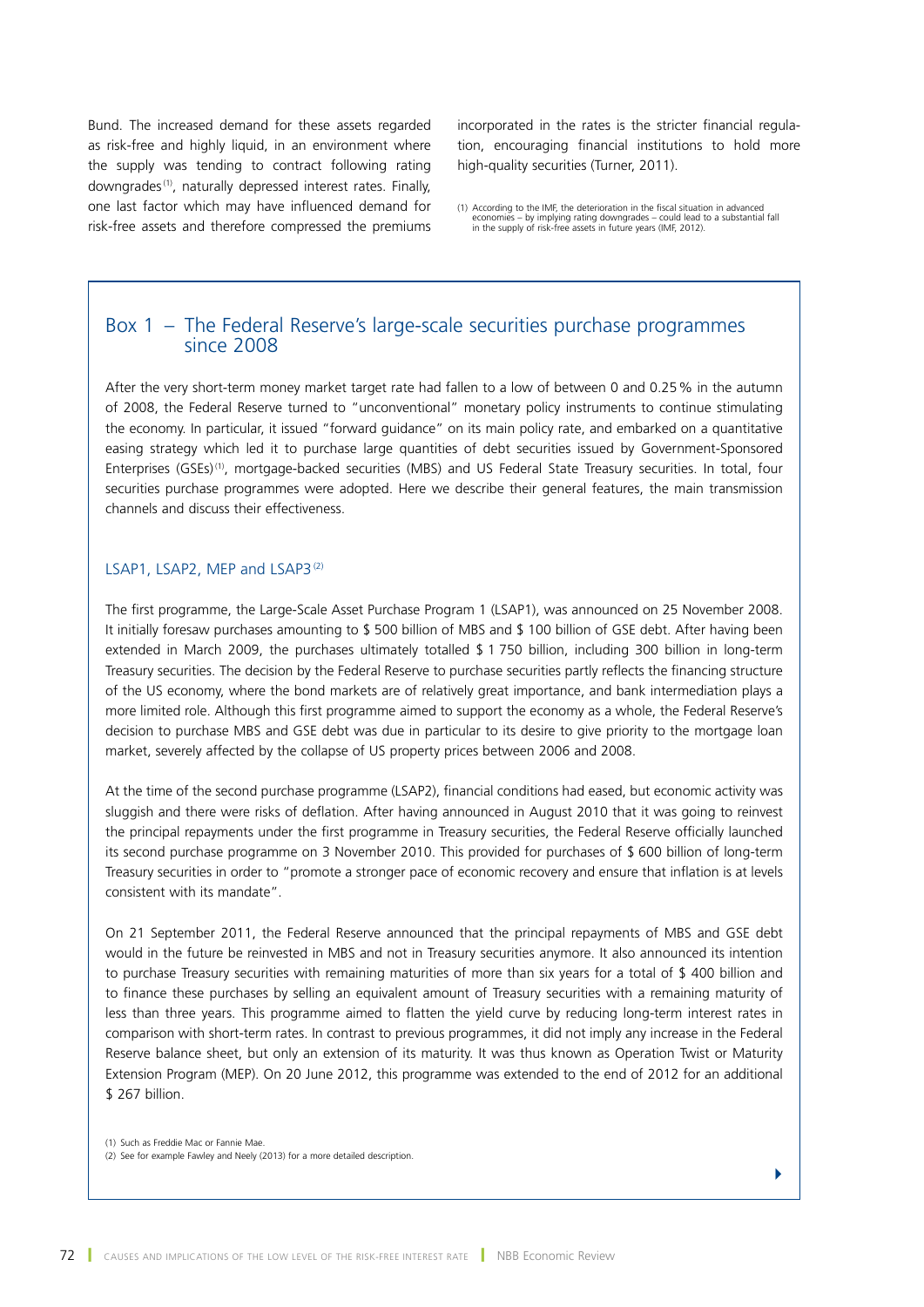Finally, the fourth purchase programme was announced on 13 September 2012. In contrast to previous programmes, the Federal Reserve did not commit itself to a total amount. Instead it would purchase MBS at a pace of \$ 40 billion per month. It announced that if the situation on the labour market did not improve substantially in a context of price stability, it would continue and increase its purchases and make use of its other instruments for as long as necessary. On that basis, on 12 December 2012 it stated that, from January 2013, it would also purchase long-term Treasury securities each month for a total of \$ 45 billion, without sterilising those purchases through sales of short-term securities.



Sources: Thomson Reuters Datastream, Federal Reserve Bank of Cleveland.

(1) 25 November 2008 for LSAP1, 10 August 2010 for LSAP2, 21 September 2011 for MEP and 13 September 2012 for LSAP3.

#### Transmission channels

Overall, the large-scale securities purchase programmes reflect the Federal Reserve's desire to stimulate the economy once the target rate had reached its lower bound, by exerting direct pressure on long-term interest rates. There are at least three transmission channels that may explain the effects of the purchases on those rates. The first is the portfolio balance channel, which is based on the "preferred habitat" theory whereby markets are subject to a degree of segmentation. By reducing the availability of long-term securities for private investors, the Federal Reserve thus lowers the interest rate risk present in the investors' portfolio, reducing the risk premium which investors demand for holding the targeted securities (Bauer, 2012). The specific demand for Treasury securities because of their risk-free, highly liquid status tends to reinforce the purchases' impact on the latter's yields, and some authors refer to a "demand for safety channel" in this connection (Krishnamurthy and Vissing-Jorgensen, 2011). More generally, the effects of the purchases are then transmitted to other interest rates in the economy via portfolio adjustments made by investors who have sold securities to the central bank. A second channel is the

4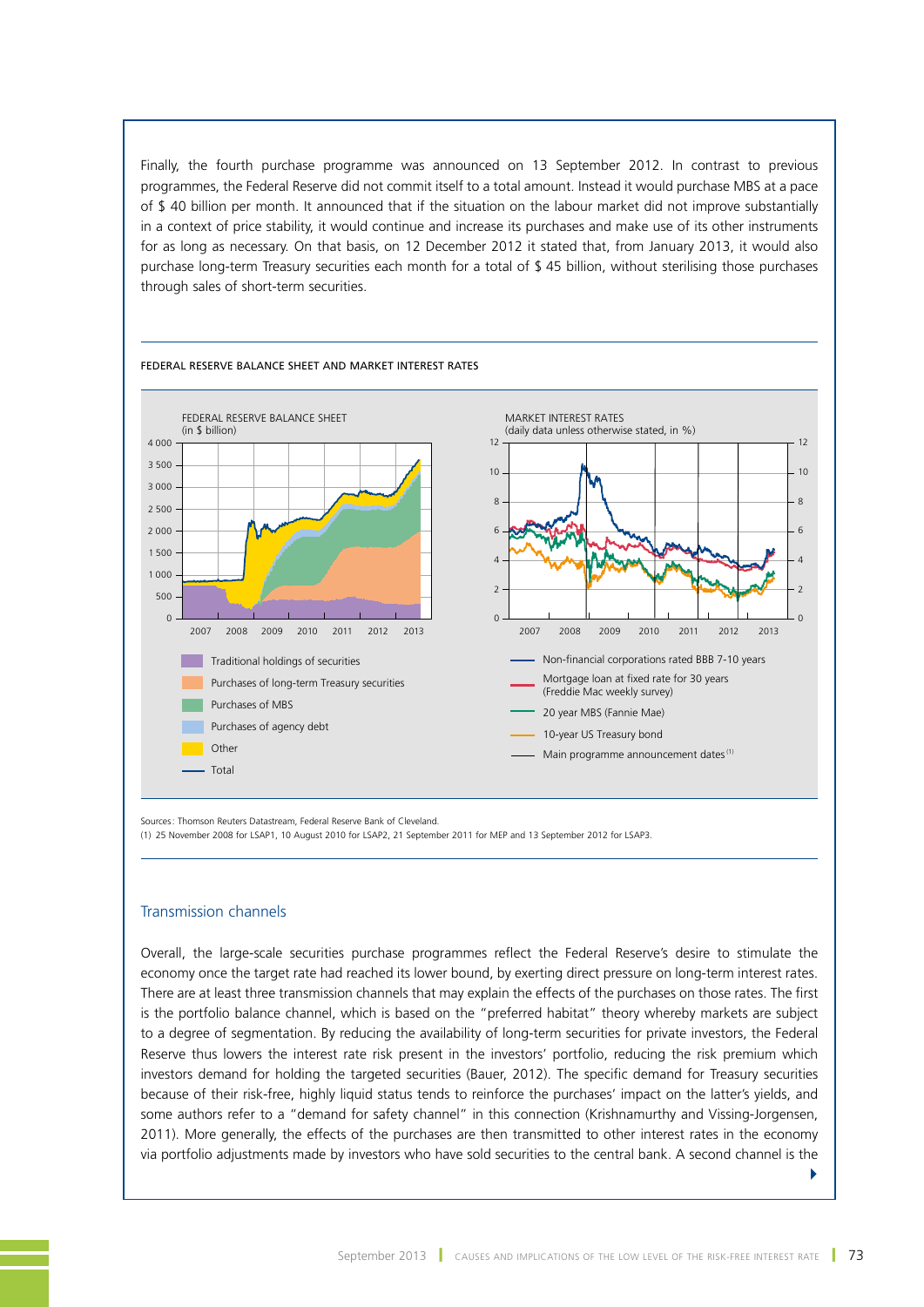signalling channel, whereby the central bank, in announcing its purchases of securities, informs agents of its desire to maintain its accommodative monetary policy, prompting them to expect policy rates to remain at their lower bound for a longer period (Bauer and Rudebusch, 2011). Insofar the central bank pays attention to the losses that it makes, the asset purchases reinforce its commitment to maintaining interest rates at a low level (Krishnamurthy and Vissing-Jorgensen, 2011). Finally, a third potential channel is the market functioning channel whereby, via its purchase programmes, the central bank makes investors understand that a major player is ready to support the market. By reducing investors' fears when financial conditions deteriorate, the purchases support not only the value of the targeted assets but, more generally, that of the other securities on the market, and therefore indirectly the financing conditions for the whole economy.

#### Effectiveness

The effects of securities purchase programmes on the yields of the securities acquired are not easy to assess. Moreover, it is even harder to judge their impact on the financing conditions of the economy as a whole and on the macroeconomic situation in general. Two separate approaches are commonly used to study the influence of securities purchase programmes on interest rates. The first is based on "events" and consists in studying the cumulative effect on interest rates of communications concerning purchase transactions. This method is not perfect in that it disregards, in particular, any effects occurring other than on the announcement days, while not adjusting for other information available on those dates. Nonetheless, it does offer a valid, initial approximation of the impact, and is commonly used in the literature (Bauer, 2012). The second approach is based on macroeconometric models using statistical methods which, though sophisticated, are limited by the lack of data owing to the exceptional nature of central bank securities purchase programmes. The available studies tend to suggest effects similar to those identified on the basis of event studies, although generally weaker.

Studies focusing on the impact of the programmes conducted by the Federal Reserve usually consider that the purchases have had a beneficial effect on financing costs. However, the programmes appear to produce diminishing returns to scale ; in other words, the lower the level of interest rates, the more difficult it is to drive them down further. On the basis of an econometric analysis of the Treasury securities purchases under LSAP1, d'Amico and King (2010) showed, for example, that each purchase transaction generated, on average, a fall of around 3.5 basis points in the interest rate on the date of the purchases, and that the programme as a whole had led to a lasting fall in the yield curve of around 50 basis points. Gagnon, Raskin, Remache and Sack (2011) considered that LSAP1 had reduced the term premiums in the case of ten-year rates by between 30 and 100 basis points. They suggest that while the effects of the purchases were particularly evident on the mortgage loan market, they were widespread and extended to Treasury securities, private sector bonds and interest rate swaps. On the basis of the study by Gagnon *et al.* (2011), Krishnamurthy and Vissing-Jorgenssen (2011) noted that LSAP1 and LSAP2 brought a considerable reduction in the nominal interest rates on Treasury securities, agency debt instruments, private sector bonds and MBS, though the scale of the reduction varies across securities, maturities and programmes. Bauer (2012) concluded that the key LSAP1 announcements had a cumulative effect on interest rates of around 100 basis points, and that applied to Treasury securities as well as private sector bonds or MBS. In the case of LSAP2, he identified a cumulative effect on the same securities of almost 15 basis points, and between 3 and 25 basis points for the MEP. In the case of the second and third programmes, leaving aside their smaller scale, factors accounting for their weaker impact include the improved market functioning in those periods (see market functioning channel) compared to LSAP1, and the impact of forward guidance in the lowering of interest rates. There are very few studies concerning LSAP3 because of the recentness of the programme which is still running today.

Paradoxically, another indication of the ability of asset purchase programmes to influence interest rates comes from the financial market volatility and the rise in interest rates which, in the spring of 2013, were triggered by statements by members of the FOMC regarding the future of LSAP3 and, in particular, the possibility of starting to slow the pace of purchases in the near future. In the face of the rising interest rates, Federal Reserve Chairman,

 $\blacktriangleright$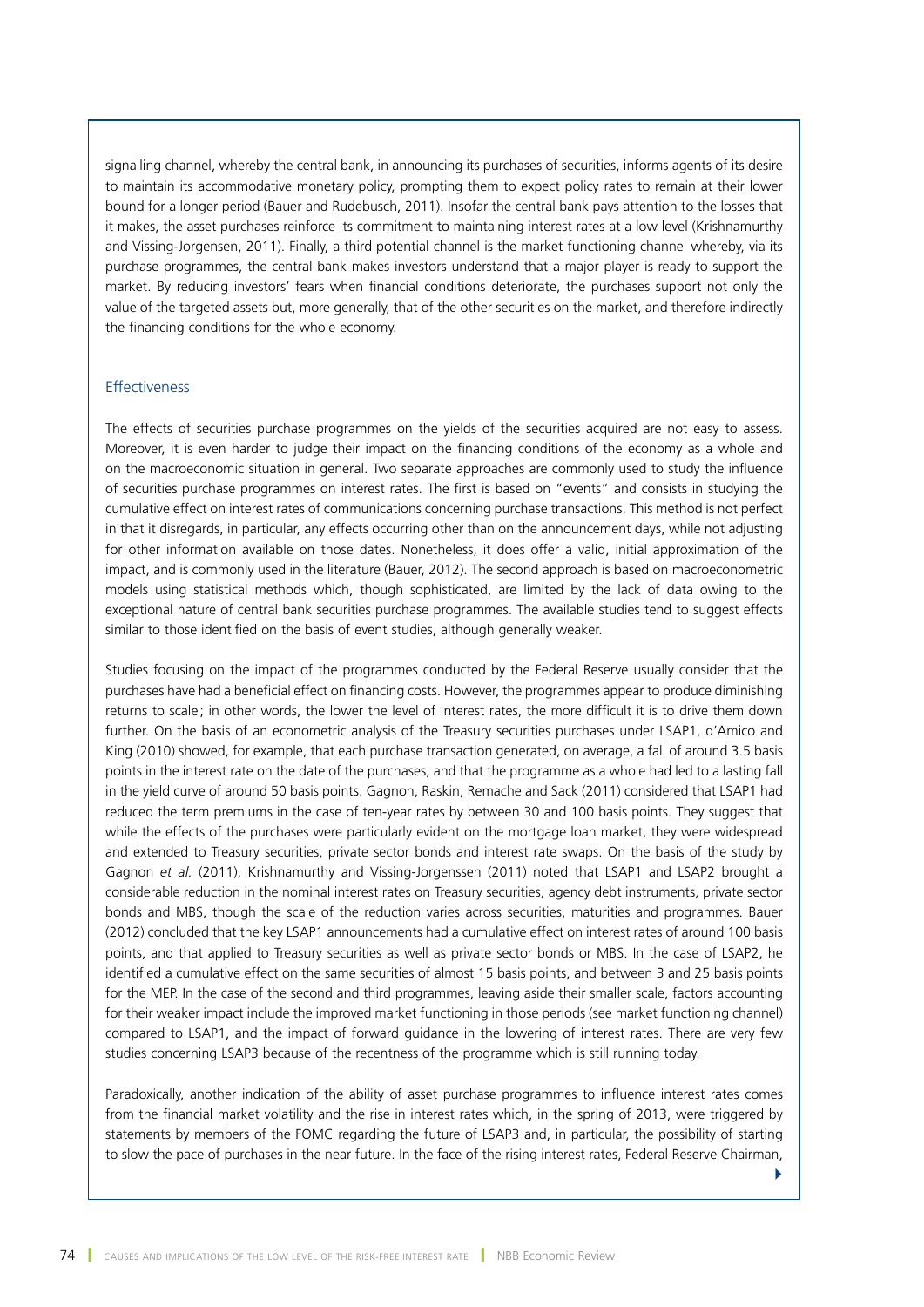Ben Bernanke, gave reassurance in July, stressing that the programme would continue to depend on economic and financial developments (see for example Bernanke, 2013b). Apart from the impact of such programmes, these events illustrate the challenges – particularly concerning communication – entailed in terminating them.

Regarding the general macroeconomic situation, research in general finds that the purchase programmes limited the scale of the recession caused by the financial crisis. For instance, Chung *et al.* (2011) conclude that the additional stimulus from the purchases of securities curbed the deterioration in the labour market and probably prevented the economy from sinking into a deflationary situation, while Baumeister and Benati (2013) also argue that the reduction in long-term interest rates provided significant support for growth and averted the threat of deflation.

# 3.5 Summary of the determinants of the current low level of interest rates

To sum up, the current low level of interest rates is due to a range of varying factors. First, the equilibrium interest rate has displayed a downward trend since the early 2000s, and that trend was accentuated slightly during the crisis. This largely reflects the slackening pace of potential growth and the downward revision of long-term growth expectations, while inflation expectations have remained fairly stable overall, after having declined during the 1990s. The reduction in the real component of interest rates is largely unconnected with monetary policy. Next, the conduct of monetary policy does play some role. While the increased transparency and credibility of central banks since the second half of the 1990s has brought a reduction in the inflation component of the term premium, the crisis conditions and very sluggish economic activity caused central banks to adopt a particularly accommodative monetary policy stance. Expectations concerning short-term rates are also affected by the forward guidance of central banks, which likewise tends to lower term premiums. Moreover, the latter are reduced by securities purchase programmes, the effects of which extend beyond national borders. Finally, leaving aside monetary policy, some other factors such as the global savings glut, increased risk aversion in the context of the crisis, and financial regulation boosted demand for risk-free assets, while supply was subject to a downward trend, leading to a fall in interest rates.

# 4. Low interest rates and macroeconomic and financial stability

As stated above, central banks throughout the world have been pursuing a highly accommodative monetary policy for more than five years now, with extremely low real interest rates. Although this policy has prevented an even sharper downturn in economic activity, there is a danger that the low interest rates may also have an adverse effect on financial stability and hence, in the longer term, on macroeconomic stability. The authorities could then face a trade-off $(1)$ , given the complicated economic implications of low interest rates in the context of a recession accompanied by a reduction in excessive debt levels.

The low level of short-term interest rates first leads to a fall in financing costs for credit institutions. As the gap widens between the cost of raising finance and the return on their assets – generally longer term –, their interest or intermediation margin increases. An improvement ensues in the financial health of credit institutions, so that they can grant new loans more easily. They will also pass on part of the reduction in financing costs to their customers. Households and firms can thus obtain funding more readily, and that will stimulate economic activity. This is an important transmission channel whereby short-term interest rates influence macroeconomic and financial stability.

A low interest rate environment also makes it easier for households and firms to reduce their accumulated debts. The progressive deleveraging of the non-financial sectors is crucial to the deleveraging of the financial sector, as well as being vital for lasting financial stability. The very modest level of interest rates should reduce the number of households and firms struggling to make repayments, thus increasing the profitability of credit institutions and enabling them to strengthen their capital. That situation in turn benefits macroeconomic stability, as credit institutions play a key role in financing households and firms.

(1) For a detailed discussion of the way in which unwelcome effects of an accommodative monetary policy may create a trade-off, see White (2012).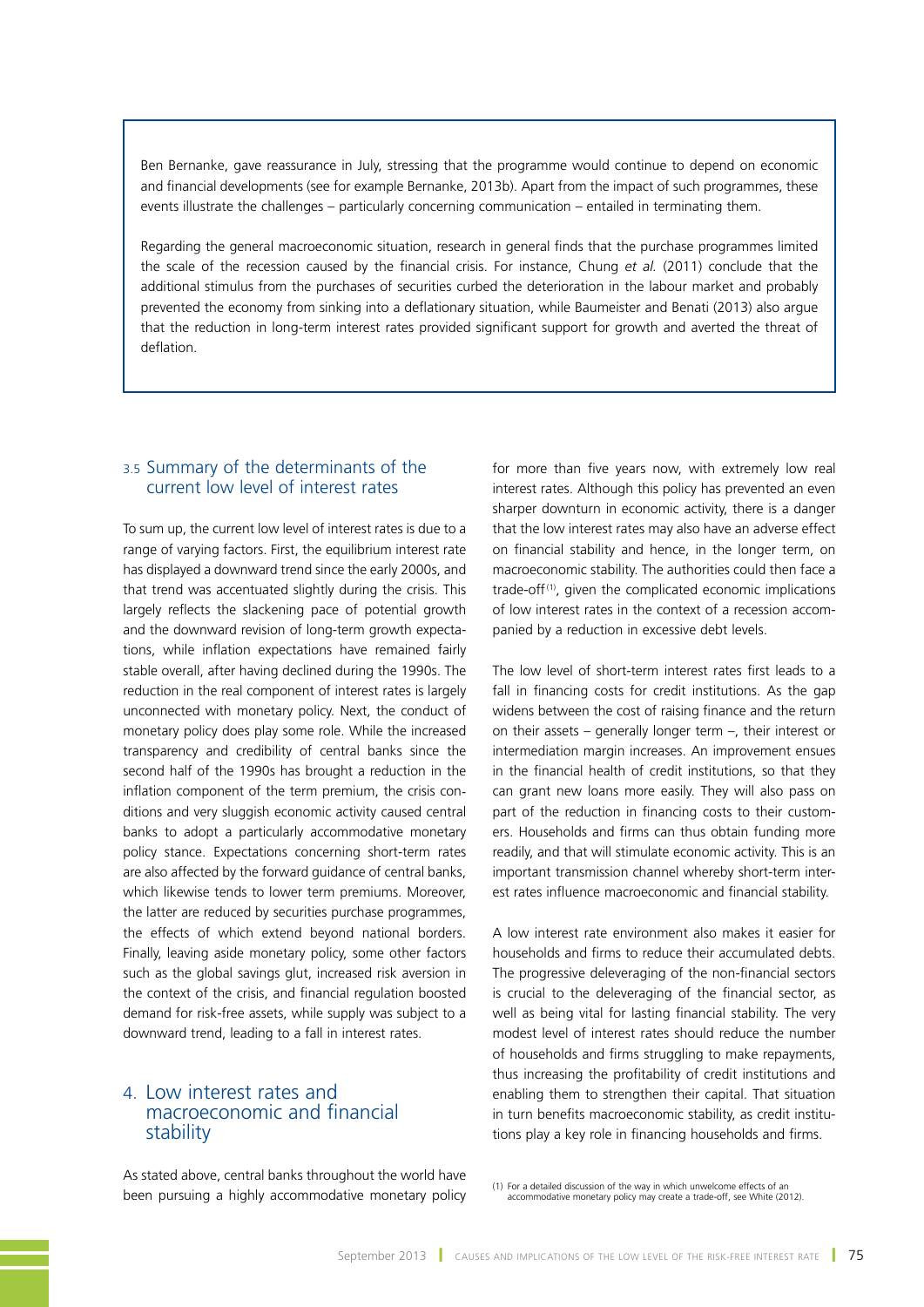#### **Chart 6** CONSEQUENCES OF LOW INTEREST RATES (OVER A PROTRACTED PERIOD)

|                                         | <b>Macroeconomic sphere</b>                                                                                                                                                                                    | <b>Financial sphere</b>                                                                                                            |
|-----------------------------------------|----------------------------------------------------------------------------------------------------------------------------------------------------------------------------------------------------------------|------------------------------------------------------------------------------------------------------------------------------------|
| Advantages                              | • Lower financing costs for firms and households<br>• Gradual deleveraging by firms and households<br>• Stabilisation of economic activity and safeguarding<br>of price stability; avoidance of debt deflation | • Lower financing costs for financial institutions<br>• Gradual deleveraging by financial institutions<br>• Fewer defaulting loans |
| disadvantages<br>and risks<br>Potential | • Evergreening or zombie lending,<br>undermining of long-term potential growth<br>• Destabilisation of inflation expectations resulting<br>in rising interest rates                                            | • Postponement of balance sheet repair (moral hazard)<br>• Search for yield<br>• Exposure to interest rate risk                    |

One can therefore have the impression that, by this process, the low level of interest rates leads to a redistribution between savers and borrowers. However, it must be borne in mind that if the interest rates were higher, there would be a considerably larger number of defaulting loans. In addition, more borrowers would be forced to liquidate their assets, leading to fire sales and further reductions in the value of assets which may have been used as collateral. In the end, in a context of higher interest rates, there is always the possibility that savers might incur even heavier losses.

In revitalising economic activity, an accommodative monetary policy also helps to prevent a deflation scenario which would imply a decline in the general level of prices. Since debt is generally expressed in nominal terms, deflation increases the outstanding debt in real terms. It then becomes harder for borrowers to reduce their debt, leading to further adverse influence on economic activity and inflation, a phenomenon known as debt deflation (Fisher, 1933). Naturally, this is also detrimental to financial stability. The experience of the Great Depression of the 1930s and the Japanese crisis of the 1990s shows how difficult it is to reduce debt levels when the economy slows down in nominal terms. Overall, it must therefore be said that the positive macroeconomic and financial consequences of moderate interest rates are mutually reinforcing. Stimulating economic activity strengthens financial stability, which in turn encourages the revival of economic activity.

That said, a low interest rate environment still has its drawbacks or potential risks. At macroeconomic level, one of the major hazards of the low level of interest rates is that it ultimately hampers productivity growth. Persistently low interest rates enable credit institutions in a fragile capital position to renew their loans to insolvent firms at a minimal debit rate ; this is known as zombie lending or evergreening. Weak credit institutions can thus prevent a firm's bankruptcy from leading to the recognition of losses on the loans granted, which would hit their own capital. They therefore continue to fund unproductive projects by insolvent firms instead of financing new productive projects by solvent firms, thereby undermining productivity growth. This situation is all the more likely in a context of nominal policy rates close to zero, where banks can obtain abundant liquidity from the central bank. There are serious indications (Peek and Rosengren, 2005; Caballero *et al.*, 2008) that this type of perverse mechanism was a factor in the Lost Decade in Japan, which refers to the stagnation of Japanese productivity growth in the 1990s. Anaemic economic growth ultimately also damages the profitability of the financial sector, which in turn further harms financial stability.

An environment in which potential growth has to be regularly revised downwards also generates a risk that monetary policy may fail to recognise in time that the economy has been stimulated beyond its potential. In real time it is very hard to distinguish between a decrease in potential growth and a cyclical growth slowdown. Consequently, if it is wrongly assumed that the decline in growth is due mainly to cyclical factors, monetary policy may cut interest rates too far, thus jeopardising price stability. Such a scenario occurred in the 1970s, leading to spiralling inflation and soaring interest rates (Orphanides, 2002). Even if low interest rates contribute to a gradual reduction in debt, there is still the risk that governments, motivated by low rates, may pay insufficient attention to debt reduction. Rightly or wrongly, one could expect that governments might ultimately put pressure on the central bank to solve the public debt problem by cutting interest rates and fuelling inflation (Leeper, 1991; Sims,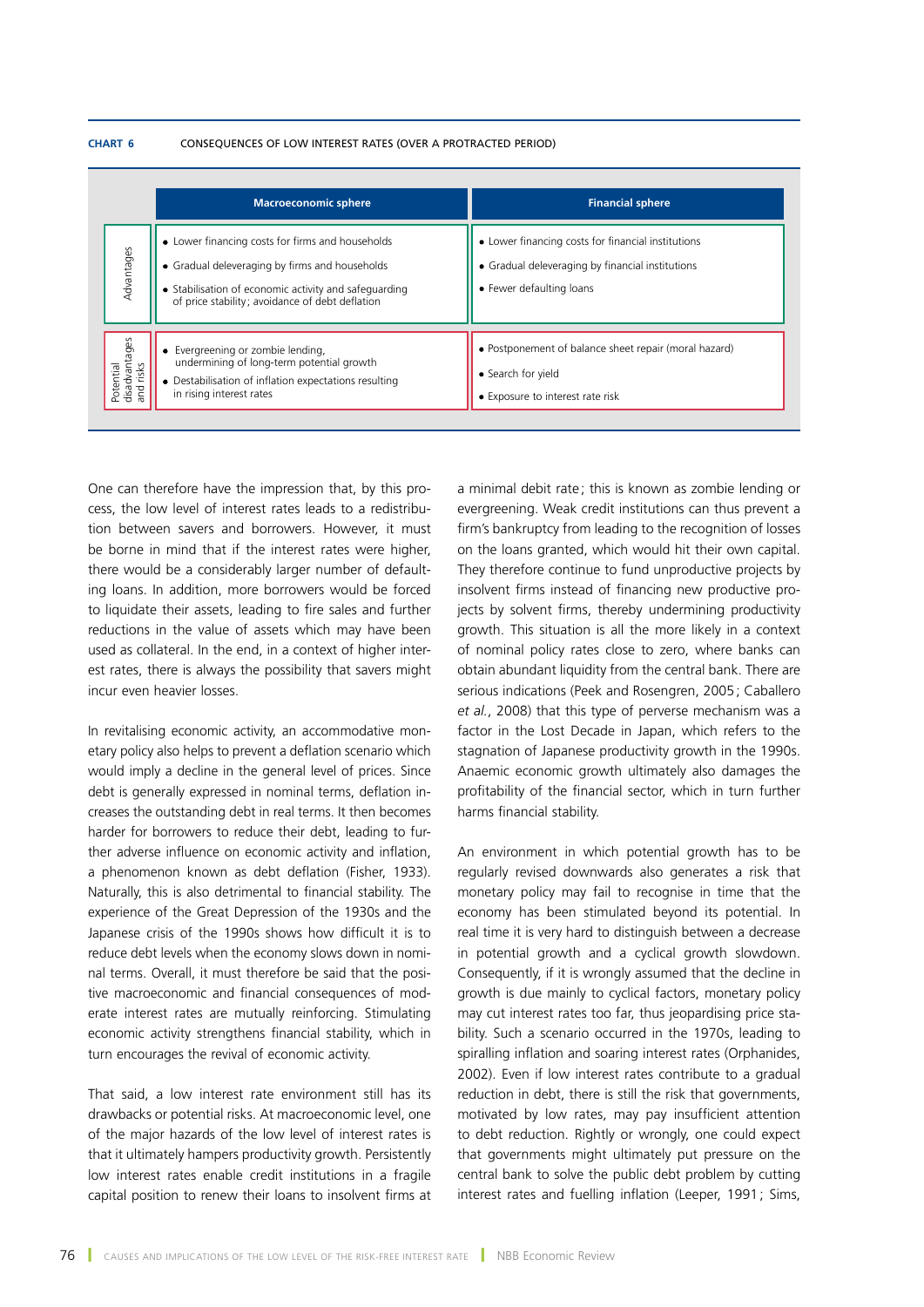1994). That is what happened in the United States after the Second World War. In the end, the mere expectation of such a scenario can trigger volatile, runaway inflation, damaging macroeconomic and financial stability.

While low interest rates reduce the incentives for governments to implement policies of fiscal consolidation, they may also discourage financial institutions from reducing their debts and consolidating their balance sheets. It is even possible that the low level of interest rates may tempt financial institutions to take excessive financial risks: this is called "search for yield" (Rajan, 2005). Financial institutions may in fact try to boost their profits in the short term or simply try to fulfil their previous commitments on yields to customers. In this way, search for yield may cause even bigger problems for financial and macroeconomic stability.

It is also necessary to ensure that persistently low interest rates do not cause financial institutions to underestimate upward interest rate risk. Interest rates are likely to start rising abruptly if, for example, economic activity suddenly improves and thus fuels inflation sooner than expected. That type of scenario is probably fairly harmless for financial stability, in that the revival of economic activity has a beneficial effect on the health of financial institutions. But inflation may also shoot up without any expansion in economic activity, for example in the event of a supply shock or on account of concerns over the central bank's credibility. The risk premiums included in long-term interest rates – premiums which are probably negative at present, as illustrated above – may also suddenly increase.

It is therefore necessary to weigh up the advantages and disadvantages – and the potential risks – of an accommodative monetary policy and a low interest rate environment in both the macroeconomic and the financial sphere. However, it should also be pointed out that maintaining interest rates low today creates the best conditions for an increase in rates tomorrow. For instance, Bernanke (2013a), among others, argues that lowering interest rates today is precisely what enables the economy to recover and ensures that interest rates can subsequently revert to the equilibrium rate. That in fact prevents deflationary pressure and its corollary : low interest rates. Moreover, it is only the cyclical element of the decline in interest rates that can be attributed to the accommodative monetary policy stance. In the end, part of the fall in risk-free interest rates is due to less favourable prospects for potential growth, over which monetary policy has no control (Apel and Claussen, 2012). It is difficult or even impossible for a tightening of monetary policy to compensate for this fall in the equilibrium rate – which is exogenous to it – without creating excessive risks for macroeconomic stability.

However, the effectiveness of the accommodative monetary policy also depends largely on the willingness of other agents to reduce their excess debt and help to ensure that the low interest rates do not lead to excessive risk-taking. The main aim of monetary policy in depressing interest rates is to gain time to allow the adjustments to take place gradually. If both the financial and the non-financial sectors fail to take advantage of this breathing space to effect the necessary deleveraging, the disadvantages of an accommodative monetary policy will most likely outweigh the benefits. An appropriate fiscal and prudential policy geared to gradual debt reduction and the prevention of excessive new financial risks is therefore crucial. In addition, appropriate structural policies can help to boost the long-term growth potential, ultimately allowing the part of risk-free interest rates that monetary policy cannot control, to begin rising again.

In the next section, we take a closer look at two specific risks which may arise in an environment where nominal risk-free interest rates are very low. We highlight the challenges that minimum guaranteed returns present for insurers and pension funds, and we try to identify the risks of a sudden, early rise in interest rates.

# 5. Two specific risks relating to low interest rates

# 5.1 Persistently low interest rates facing insurers and pension funds

In an economy, a decline in interest rates has a very different impact on savers as opposed to borrowers. While borrowers benefit from a reduction in their repayment costs, for savers the fall in interest rates means a reduction in their (future) interest income, which depends on the maturity of their assets. This is particularly evident in the challenges that life insurance companies and pension funds have to address, especially when they have promised their customers a minimum guaranteed return (Antolin *et al.*, 2011).

In economic terms<sup>(1)</sup>, a fall in interest rates means an increase in the value of both the liabilities and the assets of life insurers and pension funds (Bank of England, 2012). If the return is guaranteed, the value of the liabilities – typically very long-term for these institutions – increases

<sup>(1)</sup> In accounting terms, this does not necessarily affect the valuation of certain balance sheet items for life insurers and pension funds. For example, under<br>Solvency I, the effect of an interest rate decline on the present value of the<br>liabilities is disregarded for the purpose of calculating the solve Solvency II is meant to rectify this defect (see also NBB, 2013).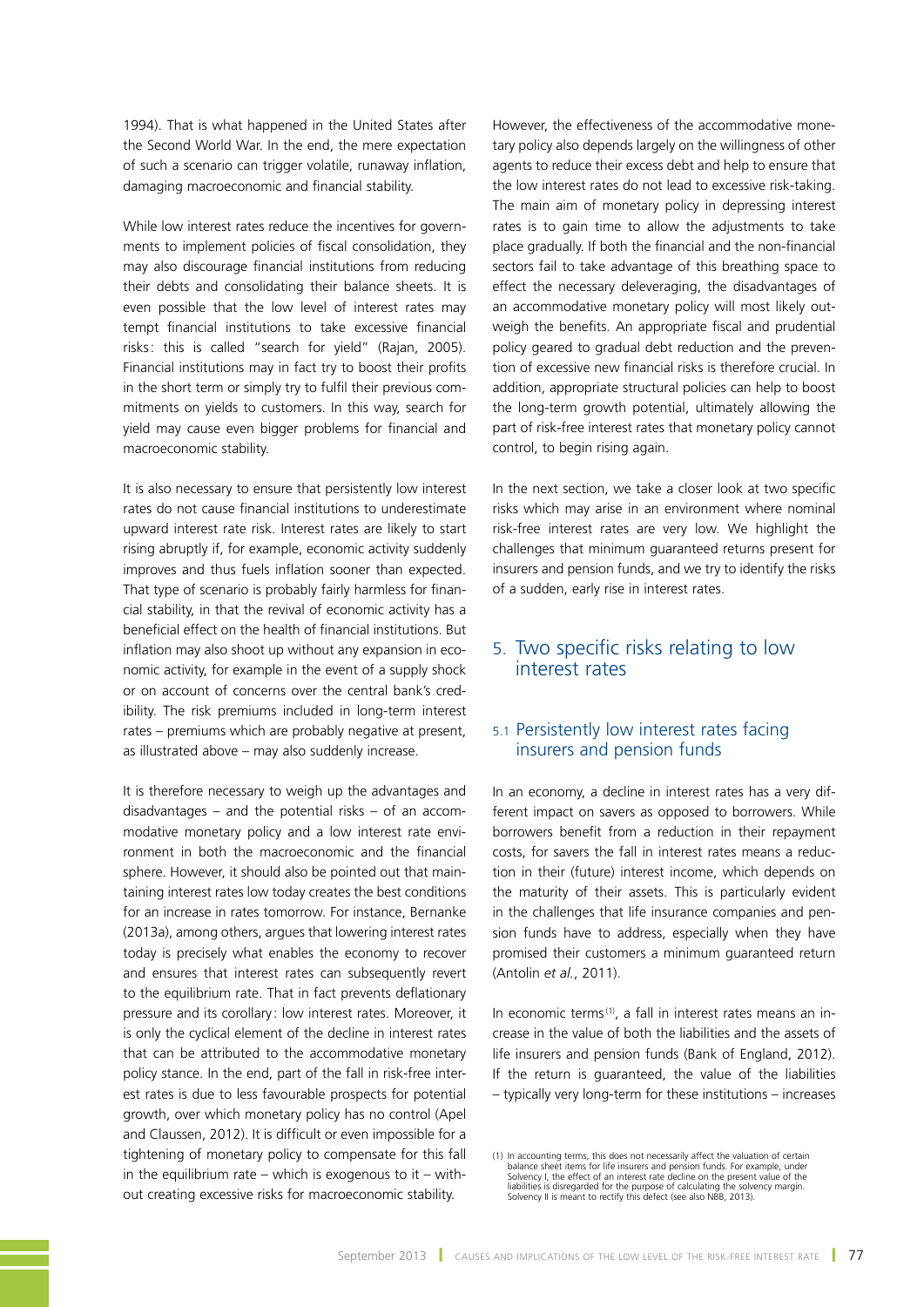with the decline in the discount rate used to discount the future liabilities. A steep fall in interest rates causes a surge in the current value of future liabilities, especially if they cannot fall below a pre-determined minimum. At the same time, the current value – and hence the price – of the assets which the institutions hold increases. This applies both to fixed-income assets such as bonds, and to shares. Moreover, the value of the latter increases also due to the prospect of an increase in future dividends, fuelled by the favourable impact of moderate interest rates on economic activity. Consequently, low interest rates do not necessarily pose a threat to the financial stability of life insurers and pension funds, at least so long as the average maturity of the assets matches that of the liabilities.

In practice, however, it seems that these institutions generally invest in assets with a shorter maturity than their liabilities, particularly as financial markets do not necessarily offer sufficient long-term assets. If the assets are all invested in fixed-income securities, and if interest rates fall, an institution with a shorter maturity on the asset side will see the value of its liabilities exceed the value of its assets. In other words, if low interest rates persist, when its debt instruments reach maturity the institution will be forced to reinvest the funds at a lower interest rate (NBB (2013) illustrates the scale of this phenomenon in Belgium). This stronger increase in the liabilities inevitably erodes the institution's capital. If the guaranteed returns are to be respected, that is likely to impair solvency and financial stability. Of course, this simplified presentation is incomplete since it disregards numerous complexities inherent in this sector. For instance, insurers and pension funds may also cover their interest rate risk by using derivatives; in addition, adjustments to the product range – such as a reduction in the supply of guaranteed return products – may likewise help them to mitigate the impact of a decline in interest rates.

In the face of falling risk-free interest rates and relatively high guaranteed returns, life insurers and pension funds may turn to assets offering higher returns. For instance, they might invest in riskier instruments (BIS, 2011). The experience of Japanese life insurers in the 1990s shows that there is a real temptation for them to respond to the fall in risk-free interest rates by embarking on a search for yield. Before the Tokyo stock market bubble burst, Japanese life insurers granted their policy-holders fairly high guaranteed returns, despite the decline in long-term interest rates on government bonds, compared to the early 1980s.

During the expansion period of the late 1980s, life insurers in Japan naturally bought mainly equities, which yielded high returns for them so long as the stock market was rising. After the stock market bubble had burst, they changed their investment strategy and began investing



#### **Chart 7** JAPANESE INSURERS IN THE 1990s

Sources: Bank of Japan, Federal Reserve Bank of Saint-Louis, Swiss Re. (1) Cumulated transactions on a quarterly basis.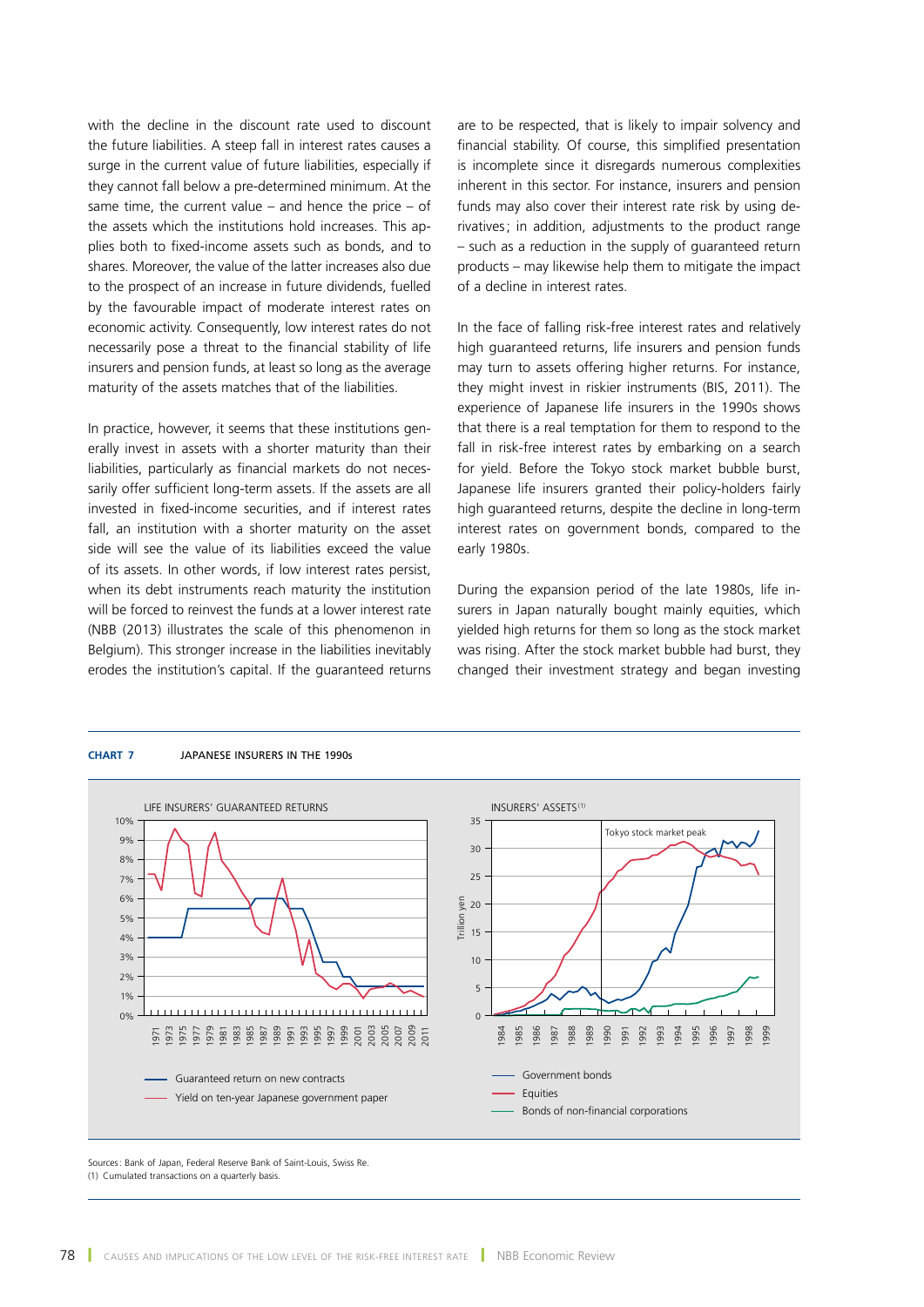increasingly in Japanese government bonds, viewed as secure assets. However, that strategy ultimately proved untenable. Owing to the persistent slowdown in growth and the accommodative monetary policy, interest rates on longer-term government bonds dropped below the level of the guaranteed returns on new contracts. Those returns were only very gradually revised downwards. In addition, the law limited the scope for reducing the guaranteed returns on existing contracts (BIS, 2011).

Chart 7 shows that, as risk-free interest rates declined, life insurers in Japan began investing to a limited but increasing extent in corporate bonds which generally offered a higher yield but entailed greater risks, whereas they had previously shunned that asset class. But this type of strategy is not necessarily conducive to financial stability. Asset classes offering higher returns but entailing also higher credit risk can cause serious losses in the event of default, thus endangering the financial stability of life insurers. Untenable guaranteed returns and inadequate asset/ liability management were the main reasons why a whole series of Japanese life insurers were driven into insolvency in the late 1990s and the early 2000s (BIS, 2011).

The question is therefore to what extent similar risks exist today in other advanced economies where interest rates

have likewise fallen sharply in recent years. In Europe, despite a decline since 2008, the median guaranteed return on current life insurance contracts in a number of European countries (including Switzerland) has recently slightly exceeded the risk-free interest rate. In regard to the investment strategy adopted by this sector in the euro area lately, a number of parallels can be drawn with the situation in Japan in the 1990s. As on the Japanese market, the value of equity investments plummeted, in this case following the collapse of Lehman Brothers, and more assets are being invested in bonds offering a fixed return. Since the end of 2008, there has been a constant rise in the share of both government bonds and bonds of non-financial corporations. As in Japan, the proportion of typically riskier bonds of non-financial corporations in the investment portfolio of insurers and pension funds has meanwhile edged upwards. Although non-financial corporate bonds still represent only a modest proportion of the portfolio, their share has increased since early 2011 with the decline in risk-free interest rates. It should also be noted that the indirect exposure to the various investment products through investment funds, which likewise represent a large proportion of the assets of insurers and pension funds, is not taken into account here. It is estimated that the indirect exposure to bonds via these instruments amounts to some 11% of the total assets (ECB, 2010).



#### **Chart 8** LIFE INSURERS AND PENSION FUNDS IN EUROPE

Sources: ECB, EIOPA

(2) In % of total assets. The contributions represented are also influenced by valuation effects and not only by financial transactions.

<sup>(1)</sup> Data relating to a sample of insurers in the EU and Switzerland.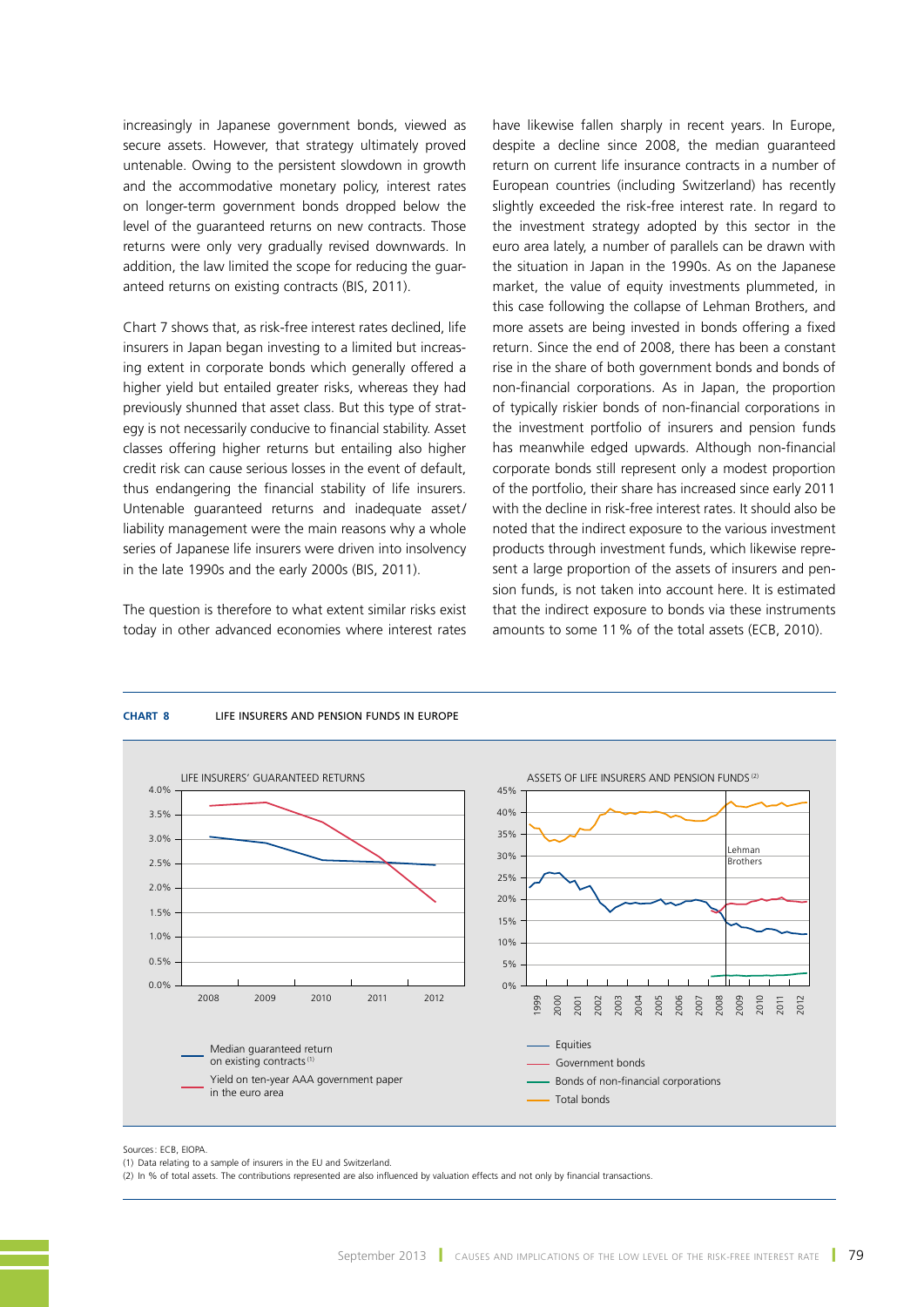Generally speaking, on the basis of the financial accounts it is not always easy to state the degree to which the low interest rate environment presents challenges for life insurers and pension funds. That said, other information is available which suggests that a search for yield is observable in this sector. For example, the IMF (2013b) considers that the risk tolerance of American pension funds and insurers is increasing while their financial soundness is declining. Antolin *et al.* (2011) state that pension funds are investing an ever larger percentage of their assets in emerging economies, hedge funds and private equity. The current level of risk-free interest rates therefore presents challenges for life insurers and pension funds which could prompt them to turn to riskier investments in order to secure higher returns. However, since that strategy is not without risks for financial stability in the short and medium term, it has prompted the supervisory authorities to be vigilant and to call on the sector to be prudent (EIOPA, 2013; NBB, 2013).

## 5.2 A sudden surge in interest rates

While financial and macroeconomic stability can be threatened by persistently low interest rates, it is equally vulnerable to a situation in which interest rates suddenly rise. It is therefore useful to consider the impact of a steep rise in interest rates on financial institutions. We then focus on a historical episode of soaring interest rates, namely the surge in bond yields in many advanced economies following the tightening of US monetary policy at the beginning of 1994, and the lessons from that episode that can improve our understanding of the current situation.

On the asset side of the balance sheet, an increase in interest rates boosts the interest income on new loans. Conversely, it reduces the value of fixed-income assets, the effect being greater the longer their maturity. Admittedly, this loss of value is only realised if the assets are sold at the reduced price. So long as the assets are held to maturity, no losses will be recorded. On the liability side of the balance sheet, the main effect of higher interest rates is to increase the cost of funding. Of course, that effect becomes apparent all the sooner if financing is raised at variable interest rates or in the shorter term.

The total impact of a rapid rise in interest rates on a financial institution is due to the combination of several factors. One of the key factors is the relative maturity of the assets compared to the liabilities. In contrast to the life insurers and pension funds mentioned above, banks generally have liabilities with a shorter maturity than their assets. Therefore, if interest rates rise, the discounted value of the assets – at least if they are marked-to-market – will fall more sharply than the value of the liabilities, thus threatening profitability. Moreover, the impact of an interest rate rise also depends on the relative increase in short-term rates as opposed to long-term rates. Since banks engage in maturity transformation, their profits will be smaller the more short-term rates outpace the rise in long-term rates.

Furthermore, in regard to the ultimate effect of higher interest rates on the profitability of financial institutions, it is probably also the reason behind the interest rate rise that matters. In the case of a tightening of monetary policy motivated by an increase in aggregate demand, that will not necessarily dent the banks' profitability, as strengthening demand will enable the banks to grant more new loans, and the adverse effect of the higher interest rates on the repayment burden of borrowers will not necessarily drive up the percentage of defaulting loans (IMF, 2013b). In fact, borrowers' income will rise in parallel with the expansion in economic activity. In the opposite case, a rise in interest rates caused by a negative supply shock that increases inflation and inflation expectations but restrains economic activity is indeed likely to depress the banks' profitability, as the slowdown in economic activity will discourage new lending and heighten the risk of default on existing loans.

### The bond market turbulence in 1994 and monetary policy

Against the backdrop of bond market volatility in the first half of 2013, the question is to what extent there is now a risk of a steep rise in interest rates. The current situation often evokes memories of the episode of soaring interest rates in the United States in 1994 following the sharp tightening of US monetary policy. The rise in risk-free US interest rates then rapidly spread to other advanced economies as well, causing a worldwide bond market sell-off. It is therefore worth comparing the current monetary policy and the current macroeconomic context with the events of 1994.

Between February 1994 and February 1995, the Federal Open Market Committee (FOMC), the Federal Reserve's decision-making body for monetary policy, increased the policy rate from 3 to 6%. At the same time, the interest rate on ten-year US government bonds increased from around 5.7 to over 8% in the autumn of 1994. It then subsided to 6% in the autumn of 1995. Chart 9 shows, for each day of interest rate increases over the period considered, the policy rate in force at the time and the expected level of risk-free interest rates for an infinitely brief period during the ensuing ten years as derived from the yields on US government bonds. That reveals the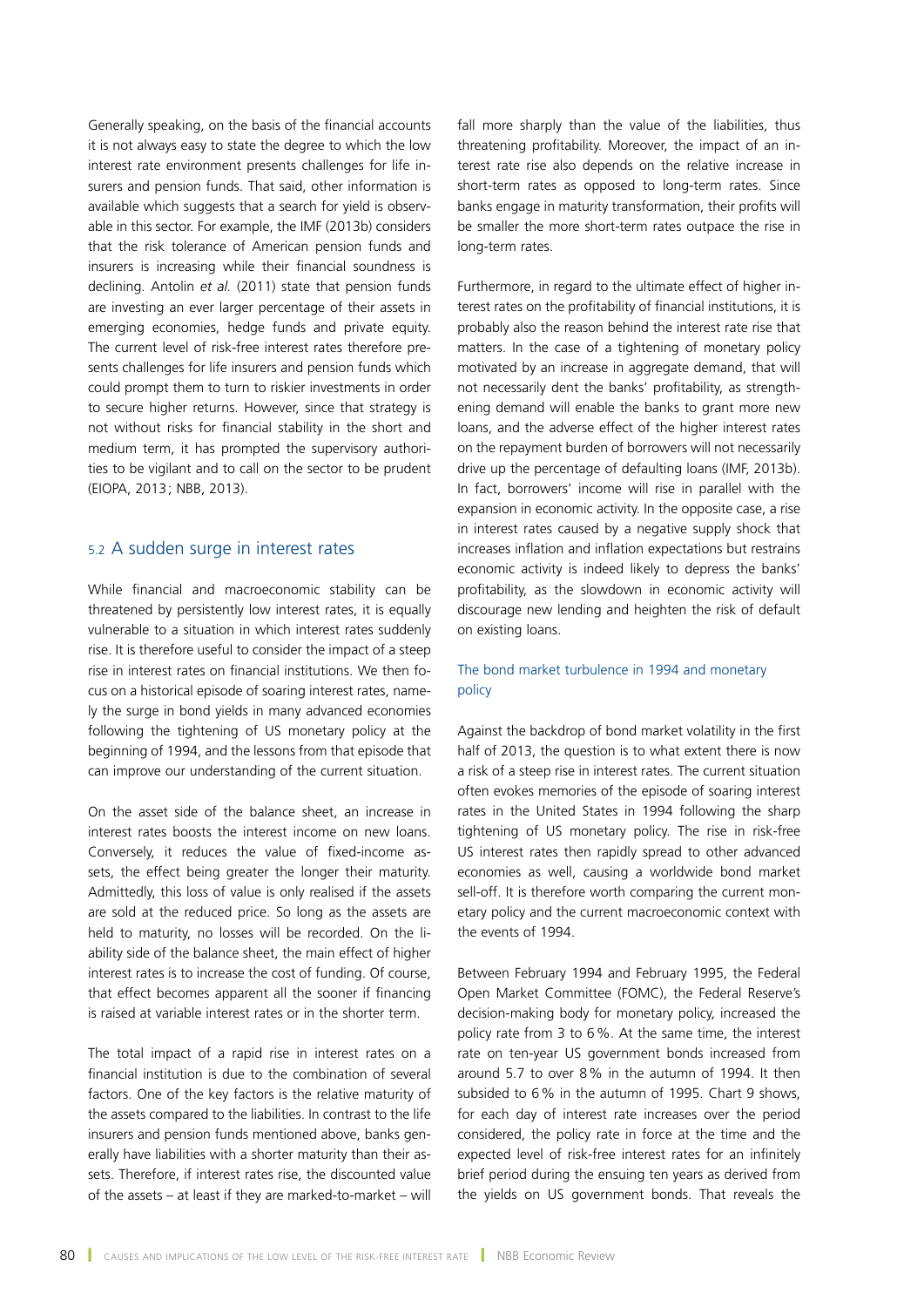#### **Chart 9** INTEREST RATE SURGE IN THE UNITED STATES IN 1994



Sources: Thomson Reuters Datastream, Gürkaynak and al. (2006).

(1) The chart shows the Federal Funds Target Rate (FFTR). The vertical lines indicate the dates for which a forward curve is represented in the right-hand chart.

(2) For each date mentioned, the chart shows the FFTR in force on that date and the implied overnight interest rate, derived from the yield curve relating to US government debt, from one to ten years after the date mentioned.

expected path of overnight interest rates for the ten years ahead (Gürkaynak *et al.*, 2006). It is evident that the successive increases in the policy rate by the FOMC caused financial markets to revise upwards the expected path of interest rates more or less in parallel, resulting in a higher ten-year interest rate. At the end of the upward interest rate cycle, long-term interest rates declined following the downward revision of the interest rate path. Leaving aside the rapid rise in long-term interest rates, this tightening episode had relatively little impact on financial markets, as share prices initially dipped before climbing back from the summer of 1994, while both unemployment and inflation continued to fall (Goldman Sachs, 2013).

To gain a better understanding of the aggressive interest rate hikes by the FOMC, it is useful to analyse the economic background to this episode. From September 1992 the policy rate had stood at 3%, which was quite low for the time, whereas long-term interest rates were tending to fall, having dropped from around 8.5% at the end of the 1980s to 5.5% in 1993. In the context of an economic recovery, the FOMC thus feared that inflation expectations might be driven higher – following the disinflation policy of the 1980s – and that prompted it to increase interest rates (Goodfriend, 2010). The strong rise in long-term interest rates during the upward cycle was therefore interpreted by some FOMC members as a consequence of increasing inflation expectations, requiring a

further increase in interest rates. That is why this episode is sometimes described as an inflation scare. Moreover, the minutes of the FOMC meetings mention that by means of aggressive, unexpected interest rate hikes the FOMC members intended to curb the sharp fall in interest rates recorded in preceding years. They considered that this fall in interest rates had been caused in particular by speculative investments. The element of surprise accompanying the interest rate hikes and the rise in long-term interest rates was therefore actually desirable. The FOMC members were not wrong: many investors financed by short-term debt were active on the Treasuries market. They were forced to unwind their positions rapidly, thus driving down prices and giving a strong impetus to long-term interest rates (Turner, 2013).

The volatility of the US market also increased the volatility on markets in government securities of other advanced economies (Borio and McCauley, 1995; BIS, 1995). The rise in long-term interest rates in a number of countries is largely attributable to a correction of the 1993 decline in interest rates and to the degree of credibility which monetary policy had established. The 1994 increase in interest rates was all the more significant where the decline in rates had been substantial in 1993. There are in fact indications that the bond markets of certain countries were overvalued at the end of 1993 (BIS, 1995). It also appears that, in countries which had performed better up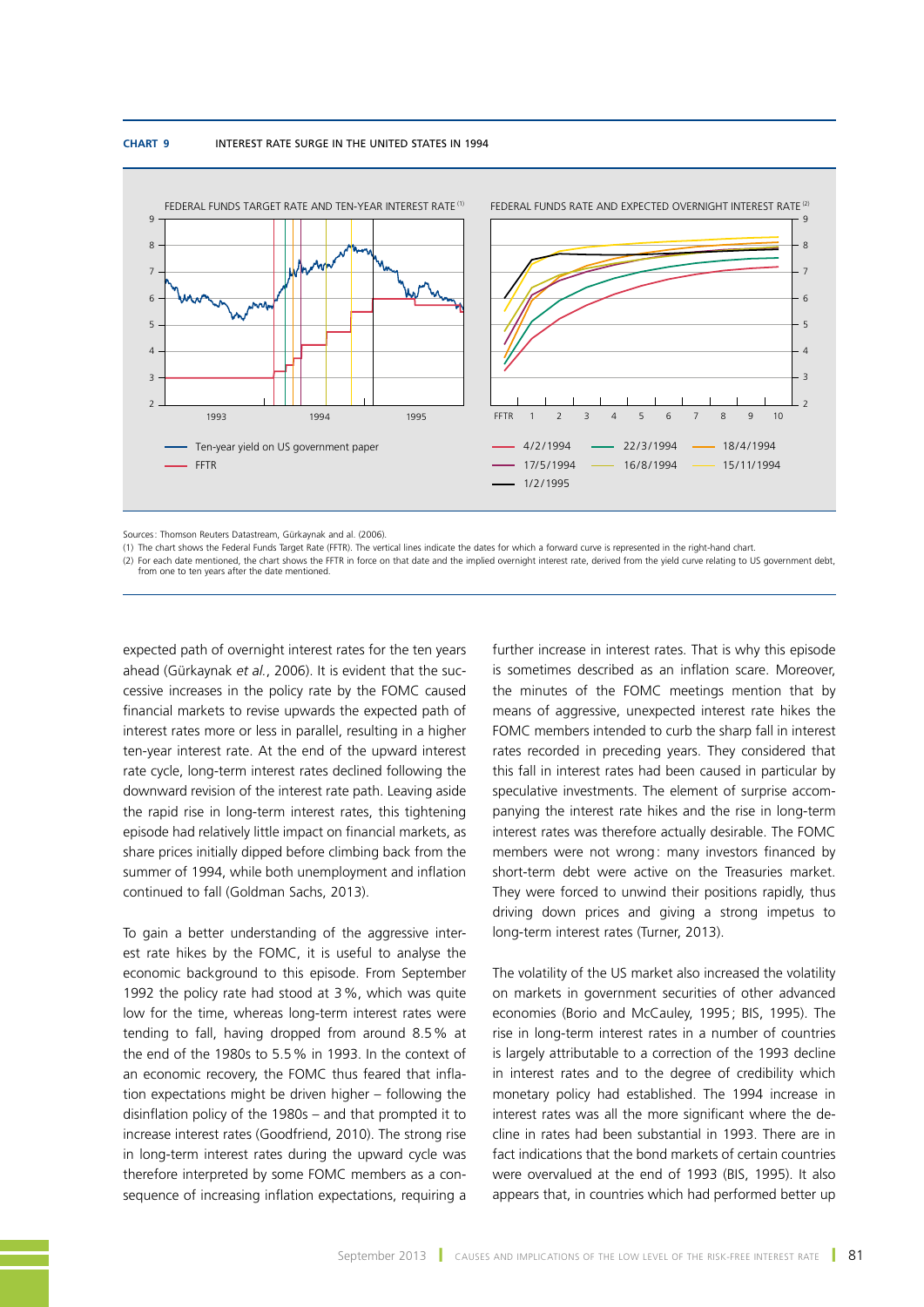



(basis points, unless otherwise stated)

Source: Thomson Reuters Datastream.

to then in terms of price stability, the increase in long-term interest rates had been far less marked. That indicates that the monetary policy of those countries was more credible, and that long-term inflation expectations were more firmly anchored there, so that they were better able to avoid fears of inflation.

In recent months, risk-free long-term interest rates have bounced back to a significant degree in some countries, in the wake of the improvement in the macroeconomic outlook, especially in the US, and the announcement by certain Federal Reserve officials of plans to slow the pace of purchases of US government securities. However, when this article went to press, the increases were still small compared to those of 1994. Could a 1994-type scenario happen today ? The first point is that the advanced economies are currently seeing very moderate inflation and are operating at below capacity, which makes any sudden, severe tightening of monetary policy in the near future rather unlikely. In addition, in regard to long-term interest rates there are substantial differences between the way in which monetary policy was conducted in the United States in 1994 and the current *modus operandi* of central banks in advanced economies.

In regard to the shorter term segment of the yield curve, i.e. according to the terminology of the first section of this article, a horizon of around five years, central banks have

made fundamental changes to their communication strategy in recent decades. A point worth noting here is that it was after the February 1994 meeting that the FOMC for the first time commented on its decision. Previously, financial markets had to infer the monetary policy stance from the central bank's open market operations. Today, central banks use a wide range of information channels (press releases, minutes of meetings, etc.) which help financial markets to understand the central bank's intentions. Moreover, not only does the central bank comment on the current monetary policy stance, it also offers a more or less explicit indication of its future stance. Some central banks (such as the Swedish central bank and the Bank of Norway) have for some time now opted to publish their interest rate projections. Others, such as the Federal Reserve and more recently the ECB and the Bank of England, have preferred to state – without giving an exact interest rate path – that they expect the policy rate to remain at a rather low level for a protracted period. With its policy of forward guidance based on macroeconomic indicators (unemployment and inflation expectations), the FOMC now explicitly exerts pressure on the short-term segment of the yield curve. That is in stark contrast to the almost total absence of any communication on the monetary policy stance in the mid-1990s. Box 2 explains in more detail the context of the ECB's forward guidance policy, which has in particular helped it to limit the impact of the rise in US interest rates on its own monetary policy stance.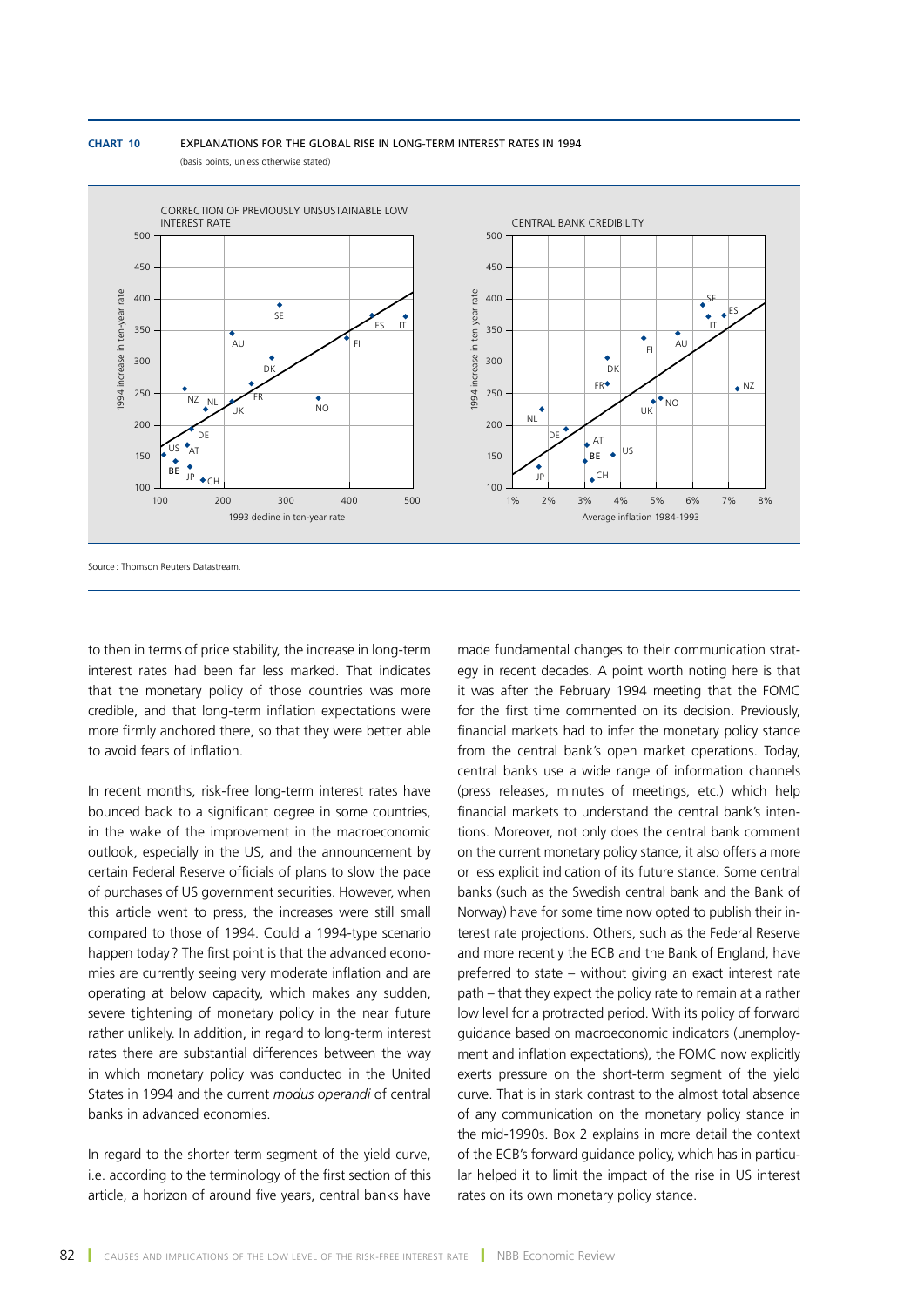# Box 2 – Forward guidance and the ECB

The financial crisis prompted central banks worldwide to adopt an extremely accommodative monetary policy. For that purpose, they did not only resort to the conventional instrument of cutting key interest rates, but also implemented a range of unconventional measures, such as forward guidance. Before the financial crisis, some central banks had already been making more or less specific announcements about their intentions concerning the future path of key interest rates, but during the crisis some of them decided to issue forward guidance in order to influence interest rate expectations. This applied, for instance, to the Federal Reserve and, from August 2013, the Bank of England.

Since July 2013, the ECB has also opted for more explicit announcements of its intentions regarding interest rates. Since the start of EMU, the ECB President has held a press conference at the end of each Governing Council meeting. For some time now the Eurosystem has also been publishing the quarterly macroeconomic projections produced by its staff. That allows observers to form an idea of the ECB's future course of monetary policy on the basis of the economic outlook. However, after the Governing Council meeting at the beginning of July 2013, President Draghi explicitly announced for the first time that the Governing Council expected the ECB's key interest rates to remain at their present, or lower, levels for an extended period of time. That expectation was based on the overall subdued inflation outlook, extending into the medium term, given the broad-based weakness in the real economy and subdued monetary dynamics.



EXPECTATIONS REGARDING THE PATH OF OVERNIGHT INTEREST RATES (forward Eonia swaps, three-day average)

Source : Bloomberg.

While it had never previously been so explicit, the communication of future monetary policy is nevertheless not entirely new for the ECB Governing Council. At the end of January 2013, the first – larger than expected – repayments under the three-year long-term refinancing operations drove up the expected path of the Eonia

4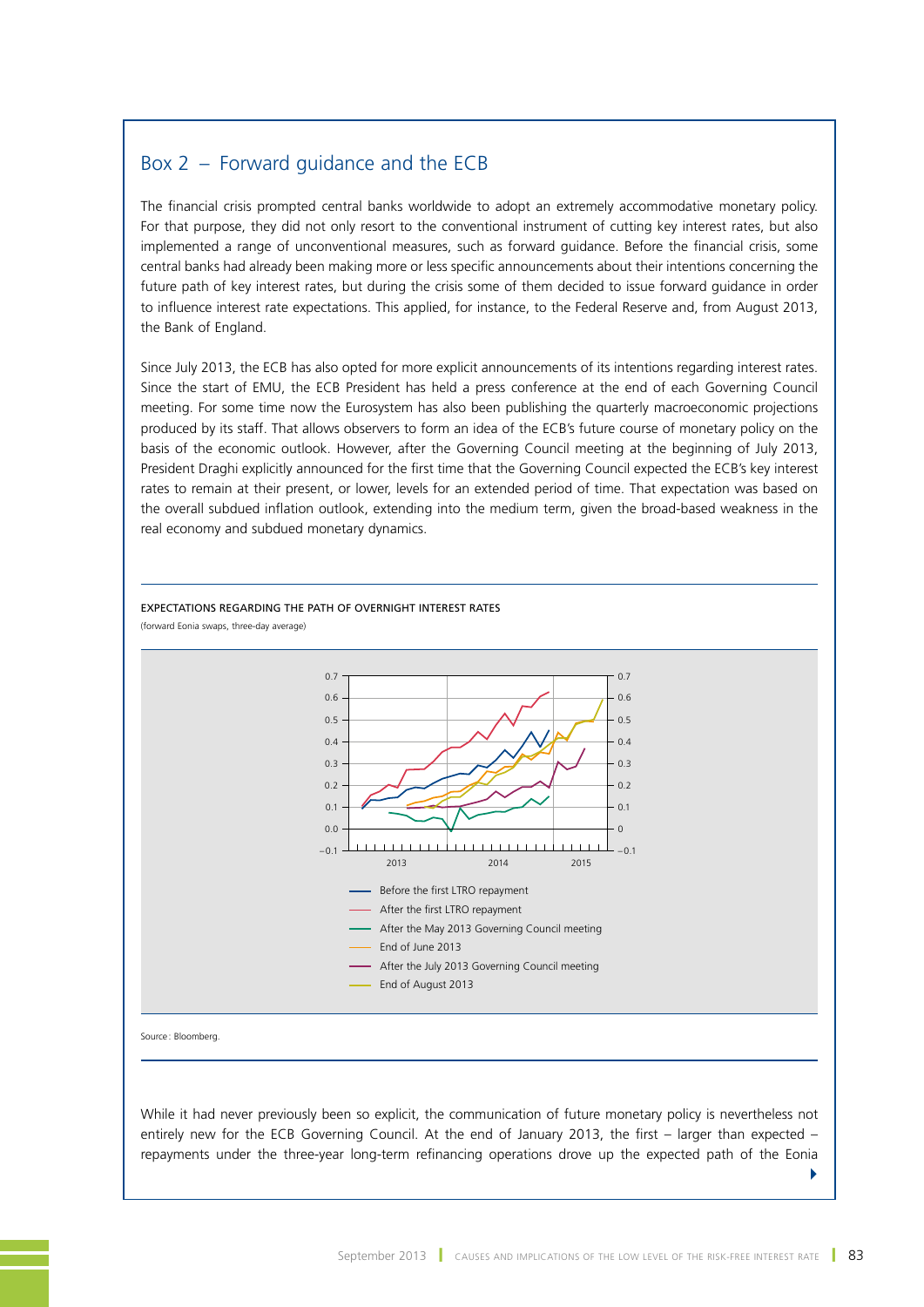overnight rate, as the expectation was that a new wave of substantial repayments would reduce the still very considerable liquidity surplus and thus drive overnight rates higher. At the beginning of February, President Draghi therefore stated that an increase in the overnight rates was not necessarily in line with the ECB's policy geared towards price stability. That amounted to saying that money market conditions and their impact on the monetary policy stance would be closely monitored, and that this policy was likely to remain accommodative. That message was to be reiterated in the ensuing months.

In May 2013, the ECB Governing Council considered that, in view of the economic outlook, it was appropriate to ease monetary policy further. The Governing Council therefore cut the rate on the main refinancing operations by 25 basis points to 0.5%, and reduced the rate on the marginal lending facility by 50 basis points to 1%, the deposit facility rate being left unchanged at 0%. However, in the light of the communication on the subject, market participants did not rule out the possibility that the deposit facility might subsequently move into negative territory: that led to a significant decline in expectations regarding the overnight interest rate.

Nevertheless, owing to a new contraction in the liquidity surplus, and partly also because of the rise in US government bond yields, expectations regarding the overnight interest rate began climbing again in June. The Governing Council therefore made an explicit announcement in July 2013 concerning its intentions on key interest rates, making it clear that it intended to keep them at their current or lower levels for an extended period of time. That wording implied in particular that the ECB did not rule out the possibility of a further cut in the key interest rates, and that the lower bound had therefore not necessarily been reached. Unsurprisingly, expectations regarding the overnight rate dropped in response to this announcement. Although they have gone back up since then, following the publication of better than expected macroeconomic data, they would most likely have been higher without the forward guidance.

This change in the communication strategy is aimed mainly at clarifying the central bank's reaction function. An increase in the overnight interest rate driven by liquidity repayments by counterparties is not necessarily compatible with a monetary policy geared to price stability, as the improvement in the banks' financing conditions does not always go together with an improvement in the outlook for price stability. Forward guidance helps the ECB Governing Council to steer expectations regarding interest rates in the future, in order to align the monetary policy stance with the outlook for price stability in the euro area.

For the long segment of the yield curve, beyond a horizon of about five years according to the terminology in this article, anchoring inflation expectations makes a substantial difference. In 1994, the period of rampant inflation followed by a painful disinflation was still a vivid memory. In addition, most central banks did not have a quantitative inflation target. As a result, the FOMC had to establish its credibility by adopting draconian measures. Today, inflation expectations seem to be more firmly anchored in the advanced economies, particularly thanks to a quantitative inflation target (Beechey *et al.*, 2011; Gürkaynak *et al.*, 2010). That should make the long segment of the yield curve more stable, reducing the upside risks to interest rates fuelled by rising long-term inflation expectations.

Several central banks are currently significant players on the market in long-term assets, owing to the large scale purchases that they make. We have therefore come a long way from the 1990s, when central banks never intended to exert any active influence over long-term rates. In principle, it is hard to say whether or not this active central bank role aggravates the risk of long-term interest rate fluctuations. On the one hand, these purchases moderate the risk premiums incorporated in long-term rates, so that if the central bank stops making purchases, that could drive interest rates higher. Moreover, that is what happened in May 2013 when the Federal Reserve indicated that it might gradually end its purchases of securities as the economic outlook improved. However, on the other hand the central bank may try to prevent the adverse impact on rates by actively modulating its purchases, as pointed out recently by Ben Bernanke (see Bernanke, 2013b). That aspect was also highlighted in July 2013 when the Federal Reserve clarified its concern over the recent bond market volatility. Nonetheless, these two findings suggest that abandoning the unconventional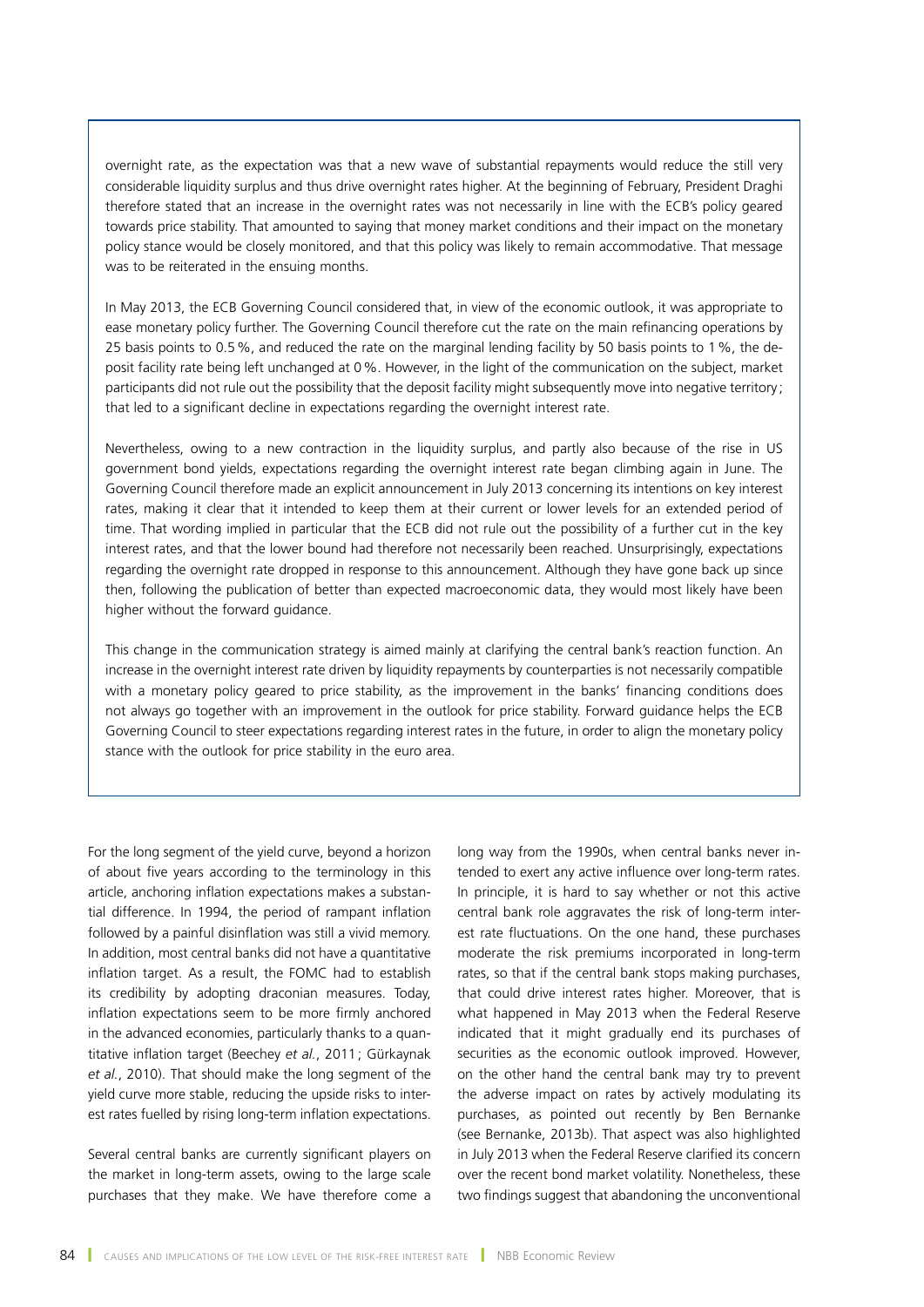measures presents a challenge for central banks, in particular if they have meanwhile become key players on certain market segments.

In addition, some of the risk premiums included in long-term interest rates are nowadays probably below their 1994 level, owing to factors unconnected with monetary policy, such as the strong demand for secure, liquid assets. If that demand for safe haven assets were suddenly to dry up, it would be very difficult to prevent long-term rates from rising again. The composition of the population of investors in longer-term instruments also seems to be a significant factor in the risk of a bond market sell-off, as the events of 1994 demonstrated (Goldman Sachs, 2013).

# Conclusion

This article leads to a number of considerations and policy recommendations. Today, risk-free interest rates are low on account of the macroeconomic context, with stable inflation expectations and meagre potential growth compared to the early 2000s. This results in a fall in the equilibrium interest rate which the central bank takes as the benchmark for determining its monetary policy stance – and which it sees as a given – while expectations of a decline in real growth weigh heavily on the outlook for interest rates at more distant horizons. If these expectations of a fall in potential growth – such as those implied by the IMF forecasts<sup>(1)</sup> – prove correct, investors will face lower real returns in the future, leaving aside the current highly accommodative monetary policy.

The persistent economic headwinds plaguing the advanced economies for several years now have caused central banks in many countries to pursue a very accommodative policy which, in multiple ways, exerts downward pressure on short- and long-term interest rates. Somewhat paradoxically, that policy creates the best conditions for restoring higher interest rates in the medium term. As argued by Bernanke (2013a), for instance, cutting interest rates today is precisely the way to create the preconditions for an economic recovery and rising interest rates tomorrow. In other words, in the current circumstances, excessively high interest rates would

hamper growth and fuel deflation, which would depress long-term interest rates. Sustainable, strong growth is the only way for investors to get a positive real return.

However, as we have said, this very low interest rate environment also carries risks for financial stability. Since those risks are likely to be concentrated in specific sectors, it is necessary to adopt an appropriate, targeted prudential policy. That should enable the monetary authorities to pursue an appropriate monetary policy and avoid being hampered by concerns about its potential adverse effects on financial stability (IMF, 2013b).

In a persistently low interest rate environment, it is vital for prudential authorities to closely monitor interest rate risks. In this connection, in the latest issue of its Financial Stability Review (NBB, 2013) the Bank called on the insurance sector to exercise prudence, and in October 2012, in the light of the fall in risk-free interest rates, it suggested that the maximum benchmark rate for long-term life insurance contracts should be confined to 2%. Since this proposal was not taken up, the Bank stated that it would ensure, via its prudential policy, that every insurance company applied an interest rate compatible with its risks and costs.

One last point which may be mentioned is that, even more so than in the past, central banks will have to be very cautious in their announcements, especially if they are considering abandoning the current very accommodative policy. That is evident from the recent bond market volatility, fuelled in particular by market players' perception that the Federal Reserve might cease or moderate its purchases of debt instruments sooner than expected. Moreover, credible communication by the central bank, on the lines of the indications given by the ECB Governing Council since July 2013 concerning its future monetary policy stance, can contribute to curb any undesirable interest rate movements.

<sup>(1)</sup> The IMF's five-year growth projections published in the spring of 2008 (IMF, 2008) indicate growth of 3.2 and 2.4 % respectively for the United States and the euro area. The corresponding forecasts published in April 2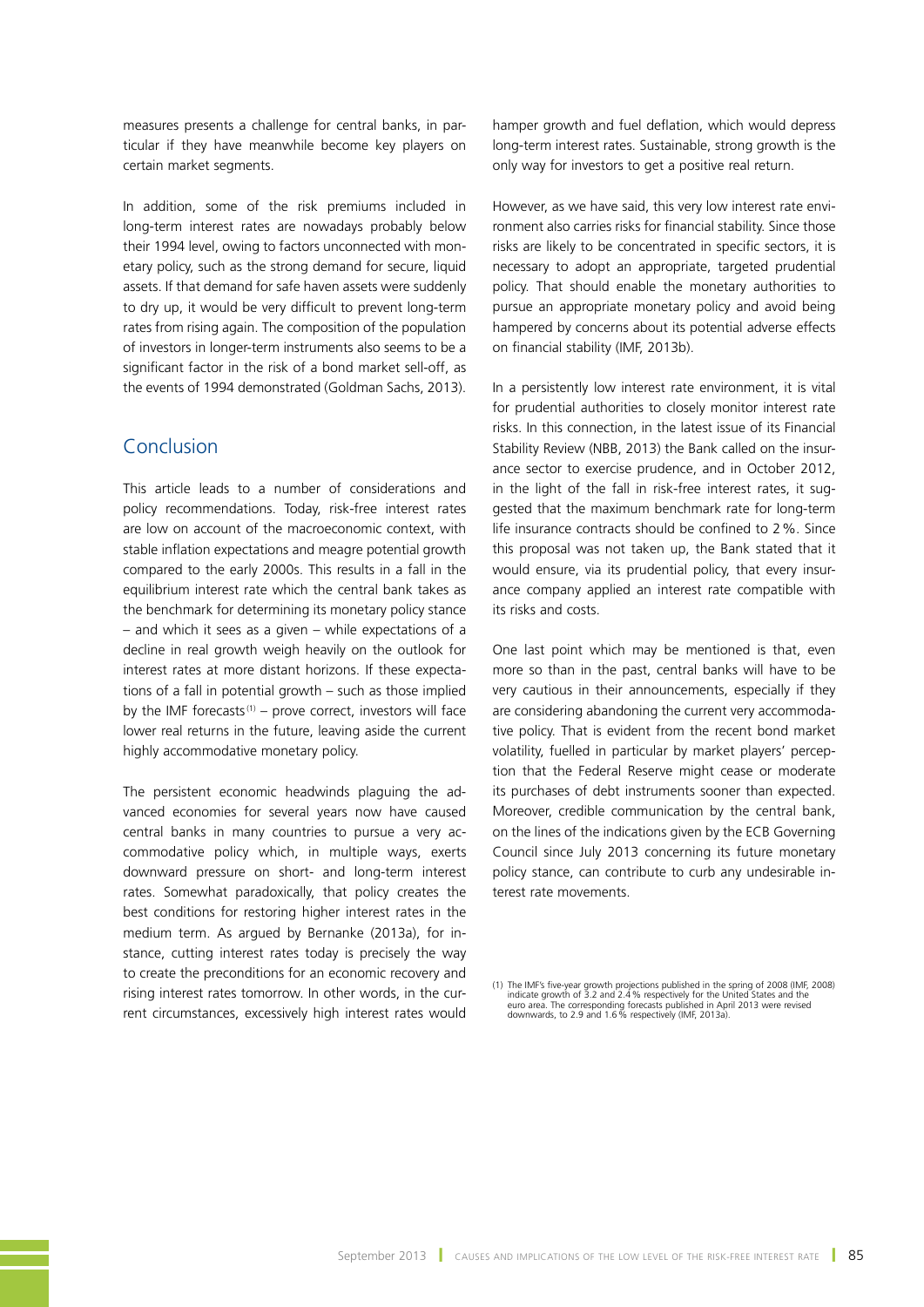# Bibliography

Antolin P., S. Schich and J. Yermo (2011), "The economic impact of protracted low interest rates on pension funds and insurance companies", *OECD Journal: Financial Markets Trends*, 15(1), 237-256.

Apel M. and C. Claussen (2012), *Monetary policy, interest rates and risk-taking,* Sveriges Riksbank Economic Review.

Bank of England (2012), *The distributional effects of asset purchases*, 12 July.

Bauer M. and G. Rudebusch (2011), *The signaling channel for Federal Reserve bond purchases*, Federal Reserve Bank of San Francisco, Working Paper Series 2011-21.

Bauer M. (2012), *Fed asset buying and private borrowing rates*, Federal Reserve Bank of San Francisco, Economic Letter 2012-16.

Baumeister C. and L. Benati (2013), «Unconventional monetary policy and the great recession: Estimating the macroeconomic effects of a spread compression at the zero lower bound», *International Journal of Central Banking*, 5(2), 165-212.

Beechey M., B. Johannsen and A. Levin (2011), "Are long-run inflation expectations anchored more firmly in the euro area than in the United States?", *The American Economic Journal: Macroeconomics*, 3(2), 104-129.

Bernanke B. (2005), *The global saving glut and the U.S.current account deficit*, Remarks by Governor, Sandridge Lecture, Virginia Association of Economics, Richmond, Virginia, 10 March.

Bernanke B. (2013a), *Long-term interest rates*, Lecture at the annual monetary /macroeconomic conference: The past and future of monetary policy, sponsored by the Federal Reserve Bank of San Francisco, San Francisco, California, 1 March.

Bernanke B. (2013b), *Semiannual monetary policy report to the Congress before the Committee on Financial Services*, U.S. House of Representatives, Washington D.C., 17 July.

BIS (1995), *Annual Report*.

BIS (2011), "Fixed income strategies of insurance companies and pension funds", *CGFS Publications 44*.

Borio C. and R. N. McCauley (1995), *The anatomy of the bond market turbulence of 1994*, BIS Working Papers 32.

Caballero R., T. Hoshi and A. Kashyap (2008), "Zombie Lending and Depressed Restructuring in Japan", The *American Economic Review*, 98(5), 1943-1977.

Christensen J. and G. Rudebusch (2013), *Estimating shadow-rate term structure models with near-zero yields*, Federal Reserve Bank of San Francisco, Working Paper Series 2013-07.

Chung H., J.-P. Laforte, D. Reifschneider and J. C. Williams (2011), "Estimating the macroeconomic effects of the Fed's asset purchases", Federal Reserve Bank of San Francisco, *FRBSF Economic Letter*, 31 January.

Clarida R., J. Gali and M. Gertler (1999), "The science of monetary policy : A new keynesian perspective", *Journal of Economic Literature*, 37(4), 1661-1707.

D'Amico S. and T. King (2010), *Flow and stock effects of large-scale treasury purchases*, Federal Reserve Board, Finance and Economics Discussion Series, 2010-52.

ECB (2003), *ECB press release on monetary policy strategy*, 8 May.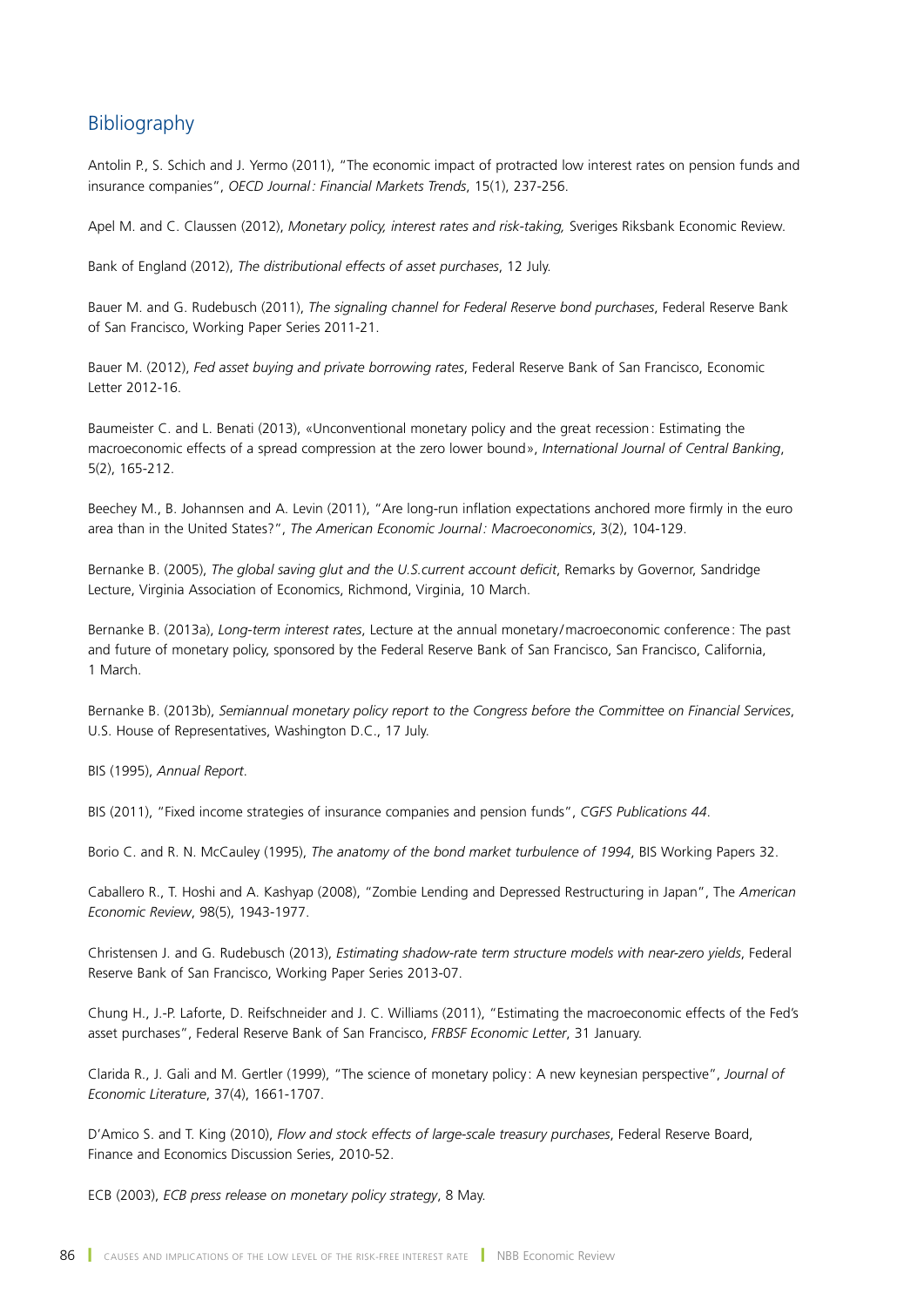ECB (2010), "The euro area insurance sector", *Financial Stability Review*, June, 111-124.

EIOPA (2013), *Supervisory response to a prolonged low interest rate environment*, 28 February.

Ejsing J., M. Grothe and O. Grothe (2012), *Liquidity and credit risk premia in government bond yields*, European Central Bank, Working Paper Series 1440.

Fawley B. and C. Neely (2013), "Four stories of quantitative easing", *Federal Reserve Bank of St. Louis Review*, January/February issue, 95(1), 51-88.

Fisher I. (1933), "The debt-deflation theory of great depressions", *Econometrica*, 1(4), 337–57.

Gagnon J., M. Raskin, J. Remache and B. Sack (2011), "The financial market effects of the Federal Reserve's large-scale asset purchases", *International Journal of Central Banking*, 7(1), 3-43.

Gardes F. and P. Levy, (1994), "Taux d'intérêt et prix: Paradoxe de Gibson ou phénomène de Kitchin?", *Revue française d'*é*conomie*, Programme national Persée, 9(3), 157-197.

Goldman Sachs (2013), *A bond sell-off as damaging as 1994? Not likely*, Global Economics Weekly, 13/15, April.

Goodfriend M. (2010), "Policy debates at the FOMC: 1993-2002", Paper prepared for the Federal Reserve Bank of Atlanta – Rutgers University conference, *A return to Jekyll island: The origins, history, and future of the Federal Reserve*, 5-6 November.

Greenspan A. (2005), *Federal Reserve Board's Semiannual Monetary Policy Report to the Congress, before the Committee on Banking, Housing, and Urban Affairs*, U.S. Senate, 16 February.

Gürkaynak R., B. Sack and J. H. Wright (2006), *The U.S. Treasury yield curve: 1961 to the present*, Board of Governors of the Federal Reserve System, Finance and Economics Discussion Series 2006-28.

Gürkaynak R., A. Levin and E. Swanson (2010), "Does inflation targeting anchor long-run inflation expectations?: Evidence from the US, UK, and Sweden", *Journal of the European Economic Associatio*n, 8(6), 1208-1242.

Hanson S. and J. C. Stein (2012), *Monetary policy and long-term real rates,* Board of Governors of the Federal Reserve System (U.S.), Finance and Economics Discussion Series 2012-46.

Homer S. and R. Sylla (1991), *A history of interest rates,* New Brunswick, NJ: Rutgers Univ. Press.

Ilbas P., Ø. Røisland and T. Sveen (2013), *The influence of the Taylor rule on US monetary policy*, National Bank of Belgium, Working Paper Research 241.

IMF (2008), *World Economic Outlook*, April.

IMF (2012), *Global Financial Stability Report*, April.

IMF (2013a), *World Economic Outlook*, April.

IMF (2013b), "Do central bank policies since the crisis carry risks to financial stability?", *Global Financial Stability Report,* chapter 3, April.

IMF (2013c), *Unconventional monetary policies: Recent experience and prospects,* 18 April.

Kim D. and K. Singleton (2012), "Term structure models and the zero bound: An empirical investigation of Japanese yields", *Journal of Econometrics*, 170(1), 32-49.